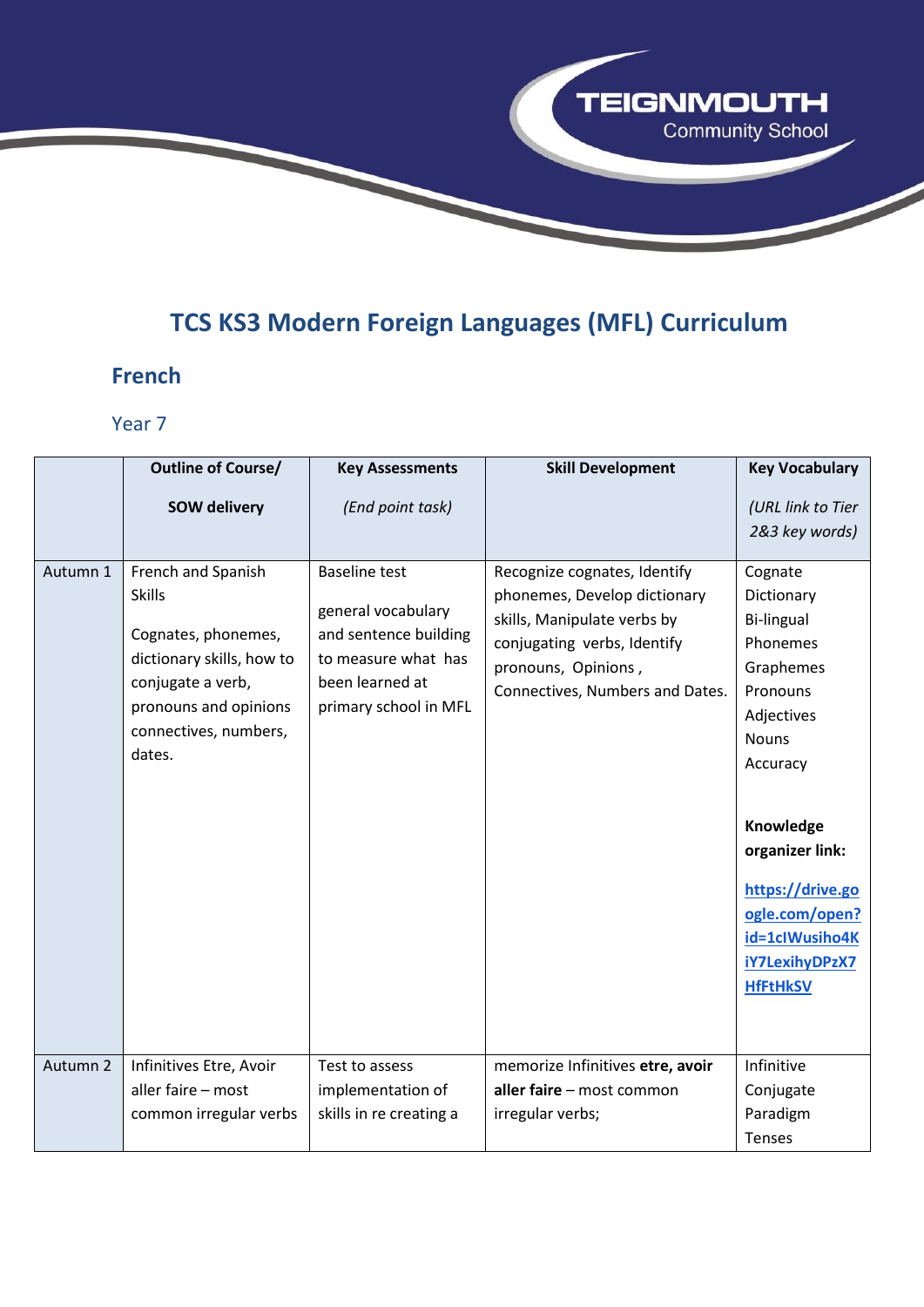|          | <b>Negatives</b><br>Future tense                                                                             | letter from a model<br>answer. | form negatives<br>recognize Future tense verbs by<br>distinguishing its structure                                                                                                                                                                                                                                                                                                                             | Justified<br>opinions<br><b>Negatives</b><br><b>False friend</b><br>Verb<br>Masculine/femi<br>nine<br>Plurals<br>Asking questions                                                                                  |
|----------|--------------------------------------------------------------------------------------------------------------|--------------------------------|---------------------------------------------------------------------------------------------------------------------------------------------------------------------------------------------------------------------------------------------------------------------------------------------------------------------------------------------------------------------------------------------------------------|--------------------------------------------------------------------------------------------------------------------------------------------------------------------------------------------------------------------|
| Spring 1 | School                                                                                                       | <b>MINI listening</b>          | Listening student audiological                                                                                                                                                                                                                                                                                                                                                                                | Time phrases<br>Varied<br>vocabulary<br>https://classroo                                                                                                                                                           |
|          | Adjectives, school<br>subjects, plurals,<br>opinions, agreement,<br>negatives, connectives,<br>present tense |                                | loop development using<br>sentence builders recognising<br>sounds, grammatical knowledge,<br>noting key vocabulary,<br>summarizing, deducing meaning,<br>gist to show meaning,<br>anticipation of extracts via<br>rubrics, second guessing, making<br>intelligent guesses based on what<br>you have understood, risk taking,<br>annotating answers, short hand<br>or use of code- supported or<br>unsupported | m.google.com/u<br>/0/c/NTM4MzQ<br>4NTE2MTda/m/<br>NzY5MjI0MDAz<br>MTha/details<br>Knowledge<br>organizer link:<br>https://drive.go<br>ogle.com/open?<br>id=1clWusiho4K<br><b>iY7LexihyDPzX7</b><br><b>HfFtHkSV</b> |
| Spring 2 | School continued<br>Continuation of<br>infinitives and tense<br>formation                                    | MINI reading                   | recognising grammatical<br>knowledge, noting key<br>vocabulary, summarizing,<br>deducing meaning, gist to show<br>meaning, anticipation of extracts<br>via rubrics, second guessing,<br>making intelligent guesses based<br>on what you have understood,<br>risk taking, annotating answers,<br>short hand or use of code-<br>supported or unsupported                                                        |                                                                                                                                                                                                                    |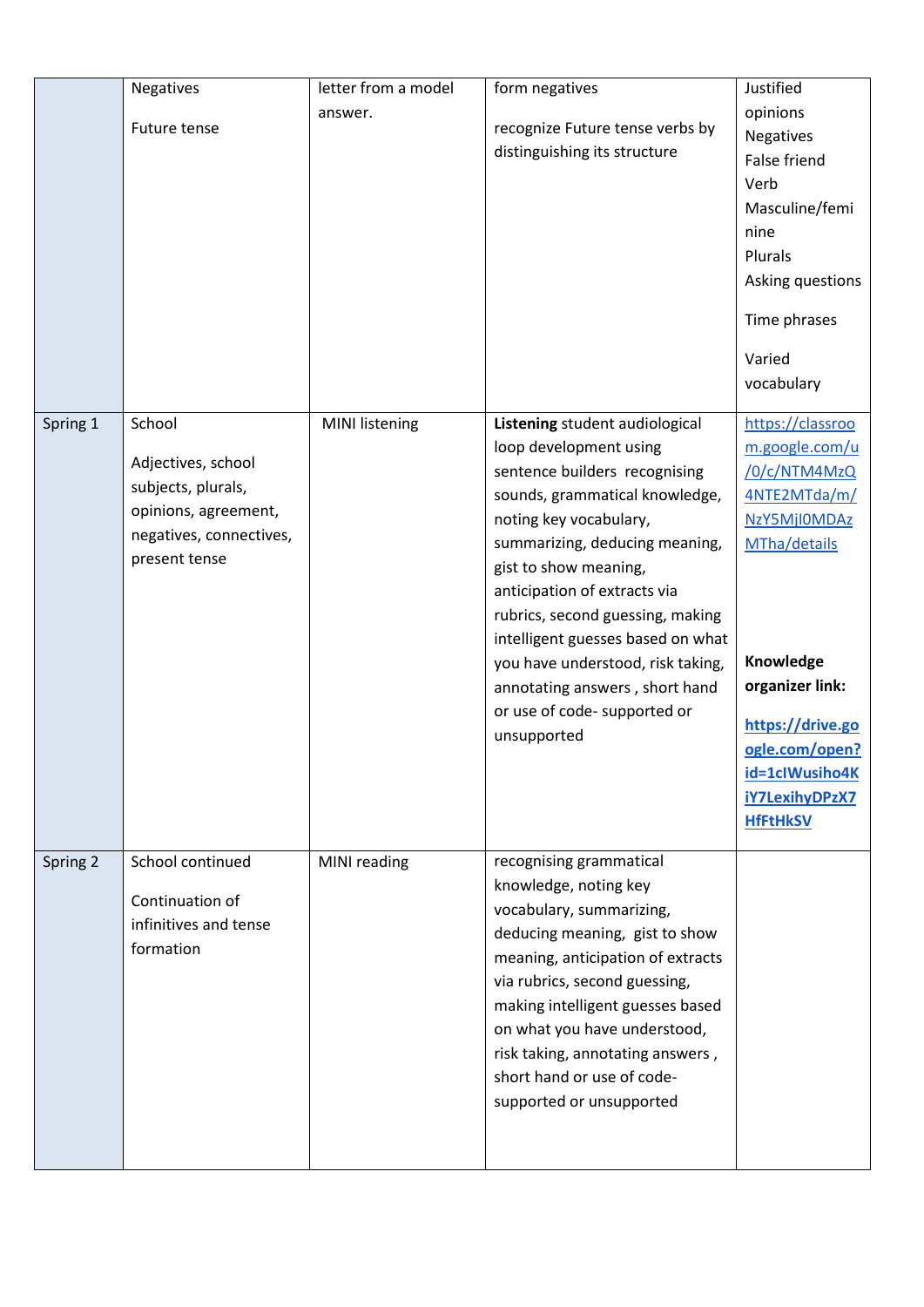| Summer 1 | Family, pets and<br>describing<br>Family members, pets,<br>possessive adjectives,<br>adjectives and<br>agreement<br><b>Conditional tense</b> | <b>MINI Writing</b>  | Using STEPS and sentence<br>builders and vocabulary to write<br>a text describing family<br>members, pets, using possessive<br>adjectives; developing coping<br>strategies to break down<br>meaning from transcripts and use<br>them to infer meaning from<br>spoken unfamiliar words; apply<br>grammatical rules to agree<br>adjectives                                                                                                                                    | Knowledge<br>organizer link:<br>https://drive.go<br>ogle.com/open?<br>id=1clWusiho4K<br>iY7LexihyDPzX7<br><b>HfFtHkSV</b> |
|----------|----------------------------------------------------------------------------------------------------------------------------------------------|----------------------|-----------------------------------------------------------------------------------------------------------------------------------------------------------------------------------------------------------------------------------------------------------------------------------------------------------------------------------------------------------------------------------------------------------------------------------------------------------------------------|---------------------------------------------------------------------------------------------------------------------------|
| Summer 2 | Family, pets and<br>describing continued<br>Continuation of<br>infinitives and tense<br>formation                                            | <b>MINI Speaking</b> | Develop from reading aloud to<br>more spontaneity, repetition and<br>application of phonemes to<br>correct pronunciation. Use of<br>tone /intonation for questioning<br>and expressing meaning.<br>Demonstrating understanding of<br>what constitutes a piece of good<br>writing by producing paragraphs<br>describing family members and<br>pets using accurately future and<br>conditional tense first person<br>singular as well a wider range of<br>linguistic devices. |                                                                                                                           |

|          | <b>Outline of Course/SOW</b><br>delivery                                                   | <b>Key Assessments</b><br>(End point task) | <b>Skill Development</b>                                                      | <b>Key Vocabulary</b><br>(URL link to Tier<br>2&3 key words)                                                                      |
|----------|--------------------------------------------------------------------------------------------|--------------------------------------------|-------------------------------------------------------------------------------|-----------------------------------------------------------------------------------------------------------------------------------|
| Autumn 1 | Hobbies and free time<br>Present tense<br>conjugation,<br>sophisticated opinion<br>phrases | <b>MINI Listening</b>                      | Listening student audiological<br>loop development using<br>sentence builders | vocab lists link<br>https://drive.go<br>ogle.com/file/d<br>/1cneEepko6cK<br>YmAvXkBY1AtG<br><b>PFISWZNPC/vie</b><br>w?usp=sharing |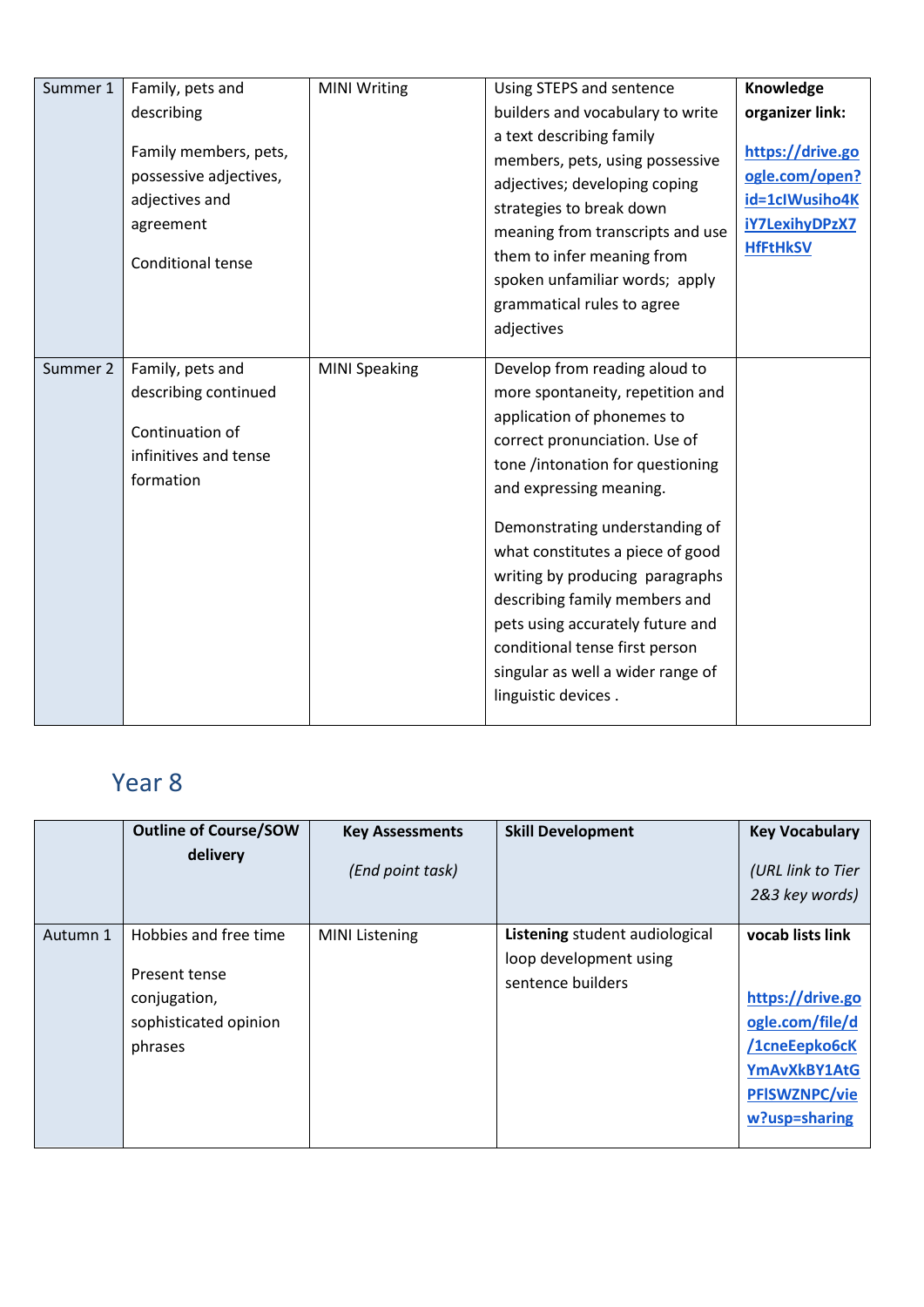| Autumn 2 | Free time continued<br>Future tense                                                                                                                 | <b>MINI Reading</b>                                                                            | Recognising grammatical<br>knowledge, noting key<br>vocabulary, summarizing,<br>deducing meaning, gist to show<br>meaning, anticipation of<br>extracts via rubrics, second<br>guessing, making intelligent<br>guesses based on what you<br>have understood, risk taking,<br>annotating answers, short hand<br>or use of code- supported or<br>unsupported | vocab lists link<br>https://drive.go<br>ogle.com/file/d<br>/1cneEepkocKY<br>mAvXkBY1AtGP<br><b>FISWZNPC/view</b><br>?usp=sharing<br>https://drive.go<br>ogle.com/file/d<br>/1ZhmwjONY2<br><b>NcYnKbOsTfFXx</b><br>nljrL25osf/view<br>?usp=sharing |
|----------|-----------------------------------------------------------------------------------------------------------------------------------------------------|------------------------------------------------------------------------------------------------|-----------------------------------------------------------------------------------------------------------------------------------------------------------------------------------------------------------------------------------------------------------------------------------------------------------------------------------------------------------|---------------------------------------------------------------------------------------------------------------------------------------------------------------------------------------------------------------------------------------------------|
| Spring 1 | Discussing film<br>preferences<br>Agreeing and<br>disagreeing, giving<br>justified opinions                                                         | MINI writing                                                                                   | Using STEPS and sentence<br>builders and vocabulary to build<br>text.                                                                                                                                                                                                                                                                                     | https://drive.go<br>ogle.com/file/d/<br>1zfcc6TODPRcw<br>E6dIrL0U8n-<br>K4TK8R-<br>tg/view?usp=sh<br>aring                                                                                                                                        |
| Spring 2 | <b>Discussing TV</b><br>preferences<br>Referring to other<br>people                                                                                 | <b>MINI Speaking</b>                                                                           | Develop from reading aloud to<br>more spontaneity, repetition<br>and application of phonemes to<br>correct pronunciation. Use of<br>tone /intonation for questioning<br>and expressing meaning.                                                                                                                                                           |                                                                                                                                                                                                                                                   |
| Summer 1 | A Trip to Paris using<br>past tense to describe a<br>trip in the past.<br>cultural awareness of<br>Paris via google earth,<br>radio garden, virtual | Teacher assessment<br>mini listening skills<br>testing<br>mini reading and<br>writing testing. | Listening student audiological<br>loop development using<br>sentence builders focusing on<br>regular past tense with AVOIR,<br>negatives in past, irregular past<br>participles and                                                                                                                                                                       | vocab lists link<br>https://classroo<br>m.google.com/u<br>/0/c/NTM4MzQ<br>4NTE2MzNa/m/<br>NjI5ODQ5Nzg4<br>NTla/details                                                                                                                            |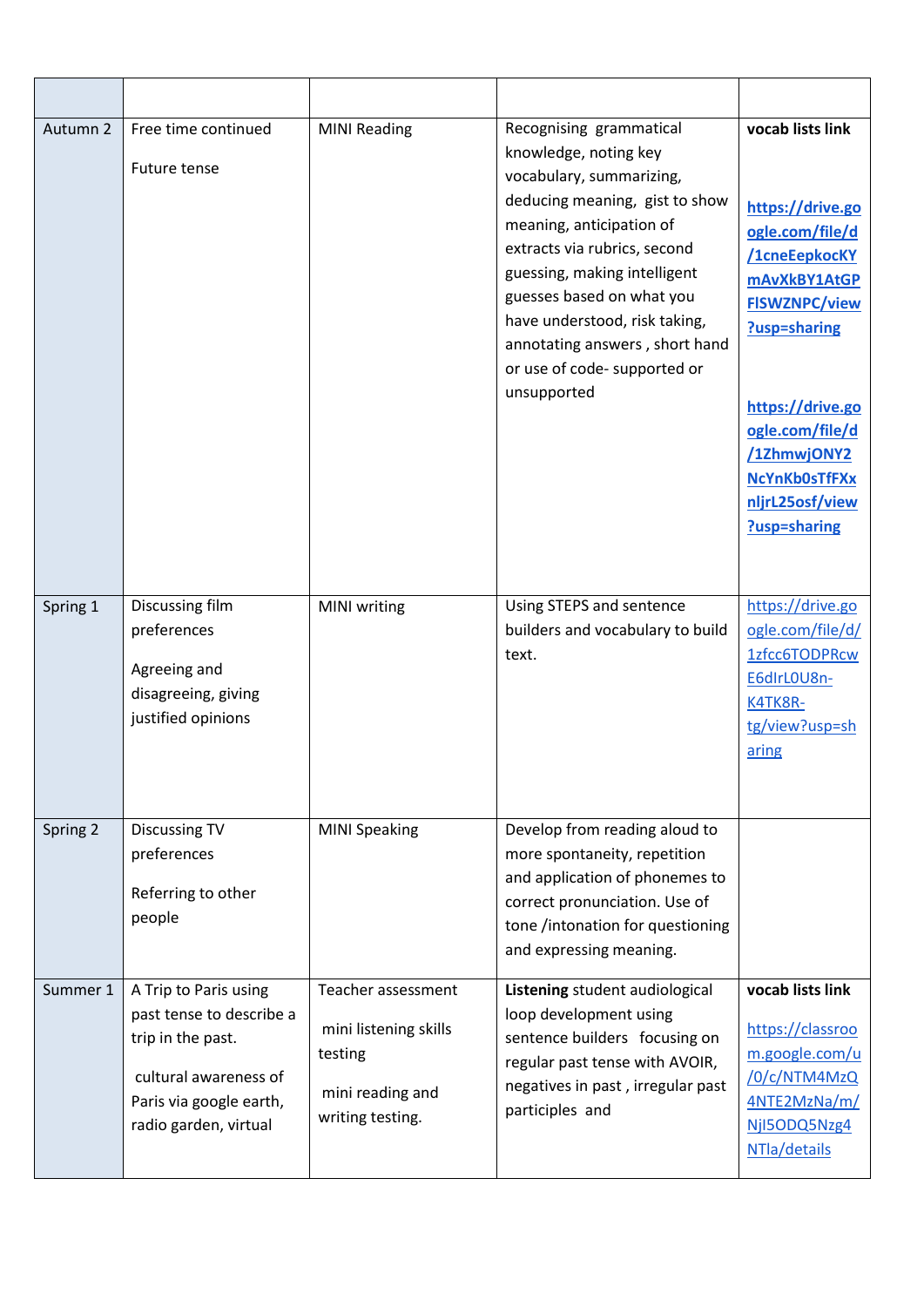|          | 360 tours of the Louvre<br>etc.<br>Quiz on cultural capital<br>- the tourist spots in<br>Paris. The Eiffel Tower,<br>the Catacombs,<br>Montmartre etc. | Formal : write a<br>paragraph about an<br>imaginary trip to Paris -<br>deep marking and<br>detailed teacher<br>feedback | Higher: past tense using Etre<br>and negatives                                                                                                                                                                                                                                                                                                                                                                                                                      | sentence<br>builder link<br>https://classroo<br>m.google.com/u<br>/0/c/NTM4MzQ<br>4NTE2MzNa/m/<br>NTQ4NzM0NDQ<br>xNDZa/details |
|----------|--------------------------------------------------------------------------------------------------------------------------------------------------------|-------------------------------------------------------------------------------------------------------------------------|---------------------------------------------------------------------------------------------------------------------------------------------------------------------------------------------------------------------------------------------------------------------------------------------------------------------------------------------------------------------------------------------------------------------------------------------------------------------|--------------------------------------------------------------------------------------------------------------------------------|
| Summer 2 | Holidays continued and<br>film project<br>Conditional tense,<br>cultural knowledge                                                                     | Speaking and project<br>work                                                                                            | Writing - student productive<br>skills using sentence builders,<br>grammar toolkits and vocab lists<br>to form well structured<br>sentences with accurate<br>grammar- then adding detail<br>using www.wordreference to<br>add detail e.g. adverbs,<br>quantifiers, connectives,<br>sophisticated opinions, check<br>verb conjugations and tenses,<br>key words, extended vocabulary<br>to personalise your work<br>Speaking: Can they read and<br>record their work | as above                                                                                                                       |

| <b>Outline of Course/SOW</b> | <b>Key Assessments</b> | <b>Skill Development</b>                          | <b>Key Vocabulary</b>               |
|------------------------------|------------------------|---------------------------------------------------|-------------------------------------|
| delivery                     | (End point task)       | (How does this unit build on<br>prior knowledge?) | (URL link to Tier<br>2&3 key words) |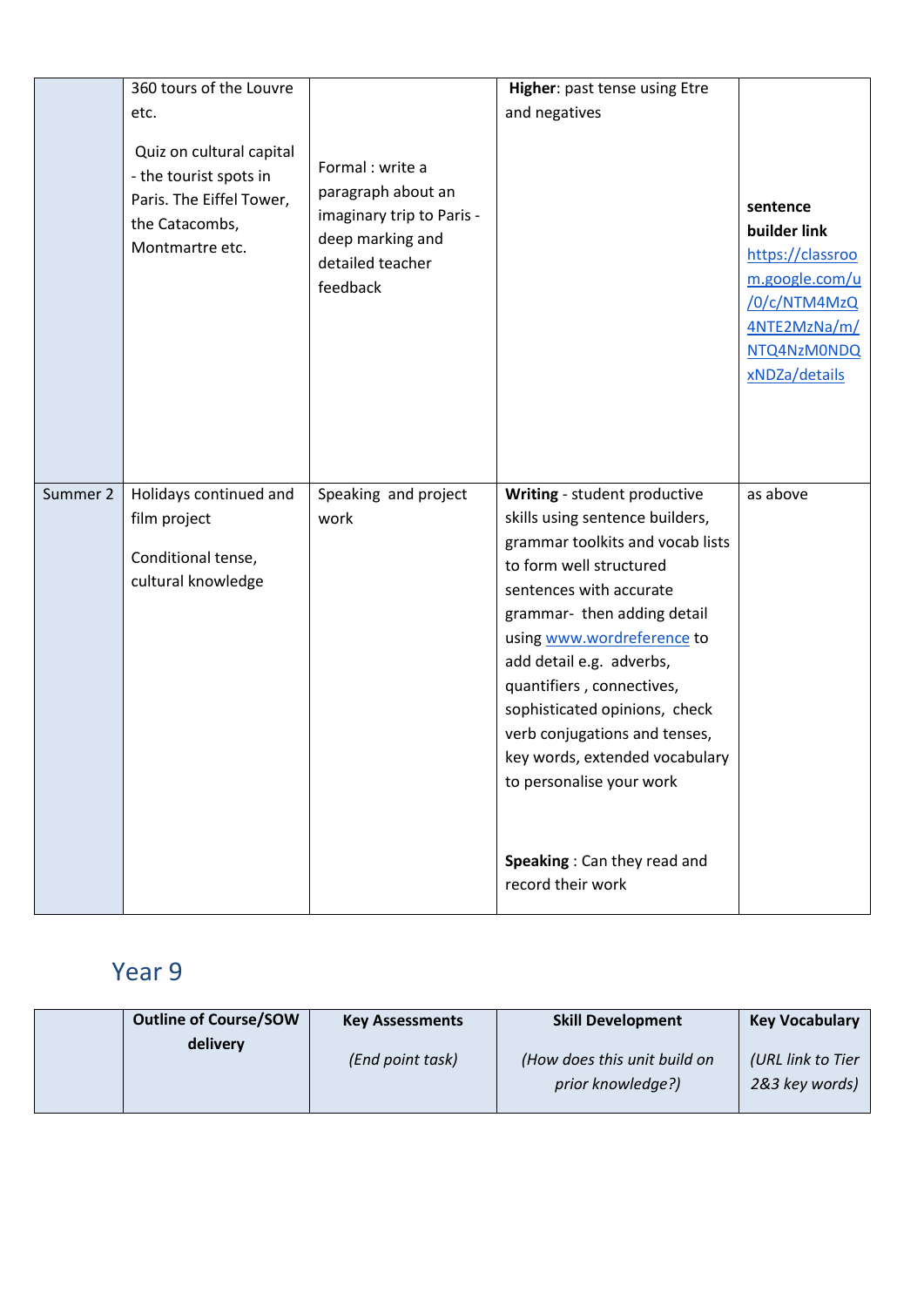| Autumn 1 | Personal relationships                                                                                                                                                  | Listening                                                                                                                              | Listening student audiological                                                                                                                                                                                                                                                                                  | <b>LINK for vocab</b>                                                                                                                 |
|----------|-------------------------------------------------------------------------------------------------------------------------------------------------------------------------|----------------------------------------------------------------------------------------------------------------------------------------|-----------------------------------------------------------------------------------------------------------------------------------------------------------------------------------------------------------------------------------------------------------------------------------------------------------------|---------------------------------------------------------------------------------------------------------------------------------------|
|          | <b>MODULE 1</b>                                                                                                                                                         | <b>MINI</b>                                                                                                                            | loop development -recognising<br>sounds, grammatical                                                                                                                                                                                                                                                            | <b>Higher and</b><br><b>Foundation</b>                                                                                                |
|          | Qualities of a good<br>friend-regular present<br>tense ER verbs<br>Relationships with<br>friends and family -<br>reflexive verbs and<br>negative<br>Making arrangements | Exam pro and module<br>test 1 (available)<br><b>Reading</b><br>MINI exam pro and<br>module test 1 (<br>available)                      | knowledge, noting key<br>vocabulary, summarizing,<br>deducing meaning, gist to show<br>meaning, anticipation of<br>extracts via rubrics, second<br>guessing, making intelligent<br>guesses based on what you<br>have understood, risk taking,<br>annotating answers, short hand<br>or use of code- supported or | https://classroo<br>m.google.com/u<br>/0/w/MjkyNTEx<br>NzUzOTZa/tc/M<br>TMyOTA5NjM5<br>NzM4<br>Sentence                               |
|          | to go out - immediate<br>future<br>describing an outing<br>perfect tense                                                                                                | <b>Speaking booklet</b><br>general conversation<br>theme 1 part $1,2,3$                                                                | unsupported<br>Writing - preparing model<br>answers for speaking exam                                                                                                                                                                                                                                           | builders for<br><b>Speaking</b><br>booklet                                                                                            |
|          | Talking about role<br>models                                                                                                                                            | <b>Writing</b><br>exam style<br>literary text,<br>60-80 words on<br>relationships<br><b>OR</b><br>60-80 words on<br>someone you admire | sentence builders and vocab<br>lists, grammar toolkit to support<br>Speaking booklet Theme 1 - use<br>of sentence builders, grammar<br>toolkits and vocab lists to create<br>personalised answers                                                                                                               | Theme 1 part 1<br>sentence<br>builders:<br>Part 1 French<br>speaking<br><b>Booklet</b><br>Part 3 French<br>speaking<br><b>Booklet</b> |
|          |                                                                                                                                                                         | OR<br>60-80 words on<br>describing an outing                                                                                           |                                                                                                                                                                                                                                                                                                                 |                                                                                                                                       |
| Autumn 2 | Relationships continued<br><b>MODULE 1</b><br>Referring to others and<br>giving justified opinions                                                                      | Listening<br><b>MINI</b>                                                                                                               | <b>Foundation / Higher</b><br>Speaking booklets to allow<br>students to construct quality<br>answers to questions and<br>monitor progress. Support                                                                                                                                                              |                                                                                                                                       |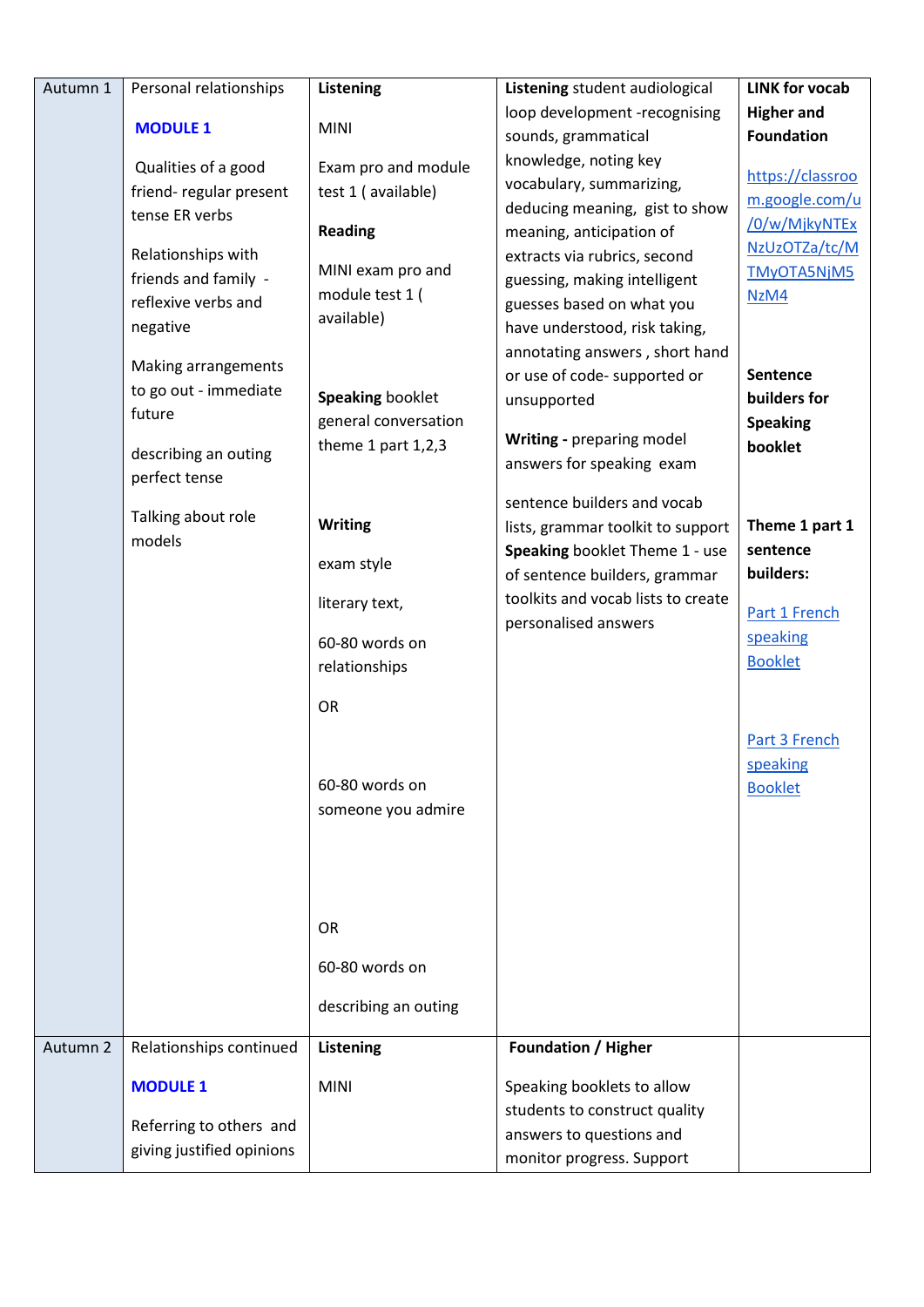|          | when expressing likes                                                                                                                                                                                                                                                 | Exam pro and module                                                                                                                                                                                                  | resources for this are sentence                                                                                                                                                                                                                                                                                                                                                                                 | Copy of Part 1                                                                                            |
|----------|-----------------------------------------------------------------------------------------------------------------------------------------------------------------------------------------------------------------------------------------------------------------------|----------------------------------------------------------------------------------------------------------------------------------------------------------------------------------------------------------------------|-----------------------------------------------------------------------------------------------------------------------------------------------------------------------------------------------------------------------------------------------------------------------------------------------------------------------------------------------------------------------------------------------------------------|-----------------------------------------------------------------------------------------------------------|
|          | and dislikes                                                                                                                                                                                                                                                          | test 1 (available)                                                                                                                                                                                                   | builders, grammar toolkit and                                                                                                                                                                                                                                                                                                                                                                                   | <b>French speaking</b>                                                                                    |
|          | Cultural capital;                                                                                                                                                                                                                                                     | <b>Reading</b>                                                                                                                                                                                                       | vocab lists.                                                                                                                                                                                                                                                                                                                                                                                                    | <b>Booklet</b>                                                                                            |
|          | How the French<br>celebrate Christmas,<br>New Year, food,<br>traditions and<br>celebrations<br>La Galette des Rois -<br>6th Jan (Epiphany-)<br>opportunity to make la<br>galette des rois and<br>enjoy the tradition via<br>video footage and how<br>to make recipes. | MINI exam pro and<br>module test 1 (<br>available)<br><b>Speaking booklet</b><br>general conversation<br>theme 1 part $4, 5, 6$<br><b>Writing</b><br>exam style<br>literary text,<br>60-80 words on<br>relationships | Writing - student productive<br>skills using sentence builders,<br>grammar toolkits and vocab lists<br>to form well structured<br>sentences with accurate<br>grammar- then adding detail<br>using www.wordreference to<br>add detail e.g. adverbs,<br>quantifiers, connectives,<br>sophisticated opinions, check<br>verb conjugations and tenses,<br>key words, extended vocabulary<br>to personalise your work | Part 5 French<br>speaking<br><b>Booklet</b><br>Copy of Part 6<br><b>French speaking</b><br><b>Booklet</b> |
|          |                                                                                                                                                                                                                                                                       |                                                                                                                                                                                                                      |                                                                                                                                                                                                                                                                                                                                                                                                                 |                                                                                                           |
| Spring 1 | Leisure time                                                                                                                                                                                                                                                          | Teacher assessment                                                                                                                                                                                                   | Listening student audiological                                                                                                                                                                                                                                                                                                                                                                                  | Studio Edexcel                                                                                            |
|          | sports, technology,<br>reading, TV and cinema                                                                                                                                                                                                                         | Listening                                                                                                                                                                                                            | loop development -recognising<br>sounds, grammatical                                                                                                                                                                                                                                                                                                                                                            | <b>GCSE</b><br><b>Foundation Unit</b>                                                                     |
|          | <b>MODULE 2</b>                                                                                                                                                                                                                                                       | <b>MINI</b>                                                                                                                                                                                                          | knowledge, noting key<br>vocabulary, summarizing,                                                                                                                                                                                                                                                                                                                                                               | 2 page 28                                                                                                 |
|          | Foundation : irregular<br>verbs - consolidation of                                                                                                                                                                                                                    | Exam pro and module<br>test 1 (available)                                                                                                                                                                            | deducing meaning, gist to show<br>meaning, anticipation of                                                                                                                                                                                                                                                                                                                                                      | <b>GCSE Higher</b><br>p30                                                                                 |
|          | Past present and future<br>tenses                                                                                                                                                                                                                                     | <b>Reading</b>                                                                                                                                                                                                       | extracts via rubrics, second<br>guessing, making intelligent                                                                                                                                                                                                                                                                                                                                                    |                                                                                                           |
|          | depuis + present tense                                                                                                                                                                                                                                                | MINI exam pro and<br>module test 1                                                                                                                                                                                   | guesses based on what you<br>have understood, risk taking,<br>annotating answers, short hand                                                                                                                                                                                                                                                                                                                    | <b>LINK for vocab</b>                                                                                     |
|          | irregular verbs in<br>present tense                                                                                                                                                                                                                                   | (available)                                                                                                                                                                                                          | or use of code- supported or<br>unsupported                                                                                                                                                                                                                                                                                                                                                                     | <b>Higher and</b><br><b>Foundation</b>                                                                    |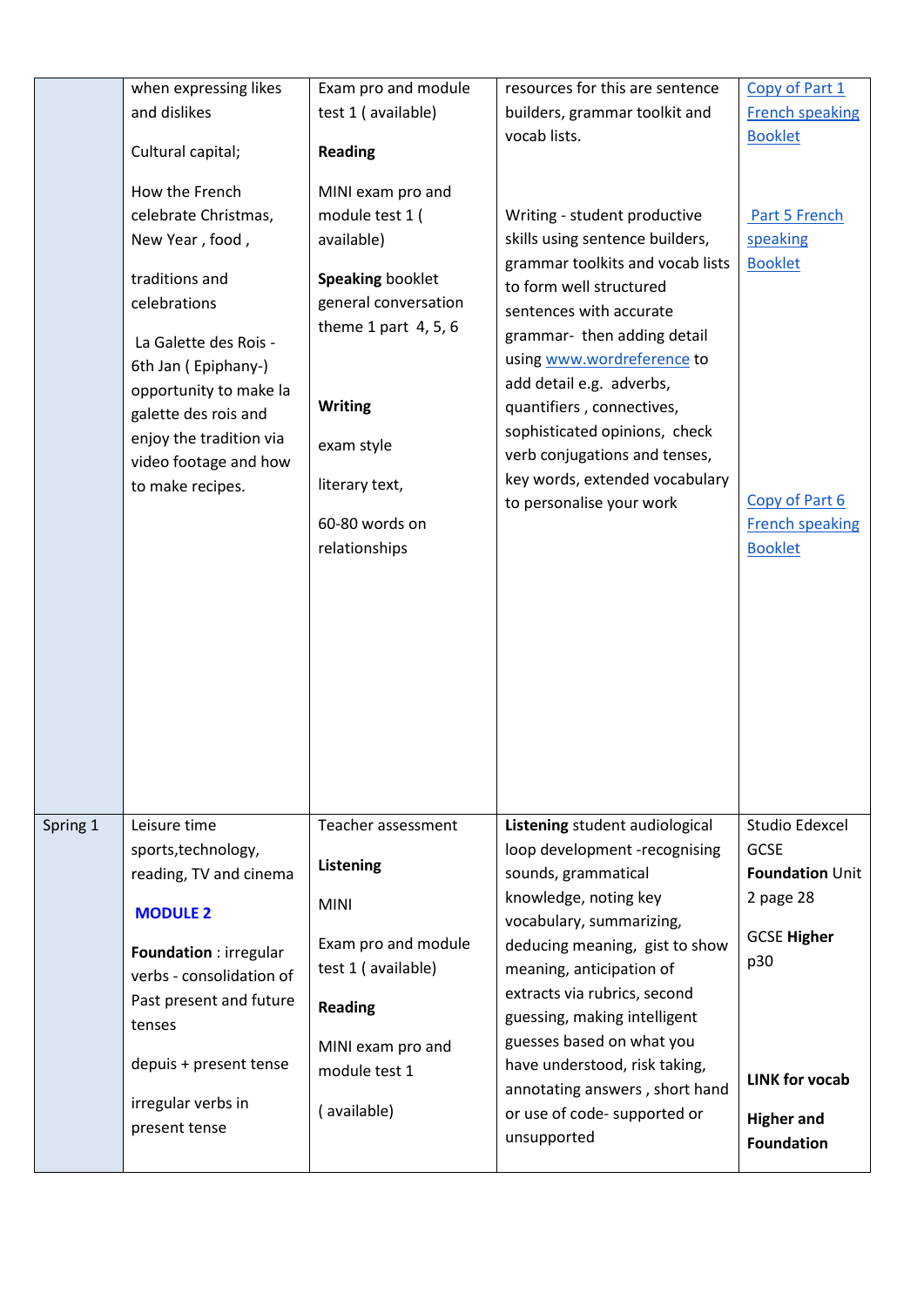| negatives and past        |                         |                                  | https://classroo      |
|---------------------------|-------------------------|----------------------------------|-----------------------|
| tense                     |                         |                                  | m.google.com/u        |
|                           |                         | Reading - scanning for cognates  | /0/c/NzY4NDM4         |
|                           |                         | and key vocabulary extracting    | NDUzMDFa/m/           |
|                           |                         |                                  | MTMyODk3Nzc           |
| Higher :talking about     |                         |                                  | wNjY1/details         |
| life online and using the |                         | Reference to sentence builders   |                       |
| comparative. imperfect    | <b>Speaking booklet</b> | and vocab lists ( knowledge      |                       |
| tense, direct object      | general conversation    | organisers) help support have    |                       |
| pronouns le, la, les      | theme 1 part $4, 5, 6$  | embedded grammar.                |                       |
| superlative adjectives    |                         |                                  |                       |
|                           |                         | <b>Foundation:</b>               |                       |
| Conditional tense and     | <b>Writing</b>          |                                  | <b>LINK for</b>       |
| consolidation of tenses,  |                         | depuis + present tense           | sentence              |
| idioms, sophisticated     | exam style              |                                  | builders for          |
| opinion phrases,          |                         | irregular verbs in present tense | speaking              |
| reflexive verbs           | 60-70 or                | negatives and past tense         | booklet theme         |
|                           | 100-150 words on        |                                  | 1 part 4              |
|                           | leisure pursuits        | Higher: imperfect tense, direct  |                       |
|                           |                         | object pronouns le, la, les      | Part 4 French         |
|                           |                         | superlative adjectives           | speaking              |
|                           |                         |                                  | <b>Booklet</b>        |
|                           | <b>OR</b>               |                                  |                       |
|                           |                         |                                  | <b>LINK for vocab</b> |
|                           |                         |                                  | and sentence          |
|                           | exam style              |                                  | builders              |
|                           |                         |                                  | Part 2 French         |
|                           | 60-70 or                |                                  | speaking              |
|                           | 100-150 words on        |                                  | <b>Booklet</b>        |
|                           | Technology              |                                  |                       |
|                           |                         |                                  |                       |
|                           |                         |                                  |                       |
|                           |                         |                                  |                       |
|                           |                         |                                  |                       |
|                           | OR                      |                                  |                       |
|                           |                         |                                  |                       |
|                           |                         |                                  |                       |
|                           |                         |                                  |                       |
|                           | exam style              |                                  |                       |
|                           | 60-70 or                |                                  |                       |
|                           |                         |                                  |                       |
|                           | 100-150 words on TV     |                                  |                       |
|                           | versus cinema           |                                  |                       |
|                           |                         |                                  |                       |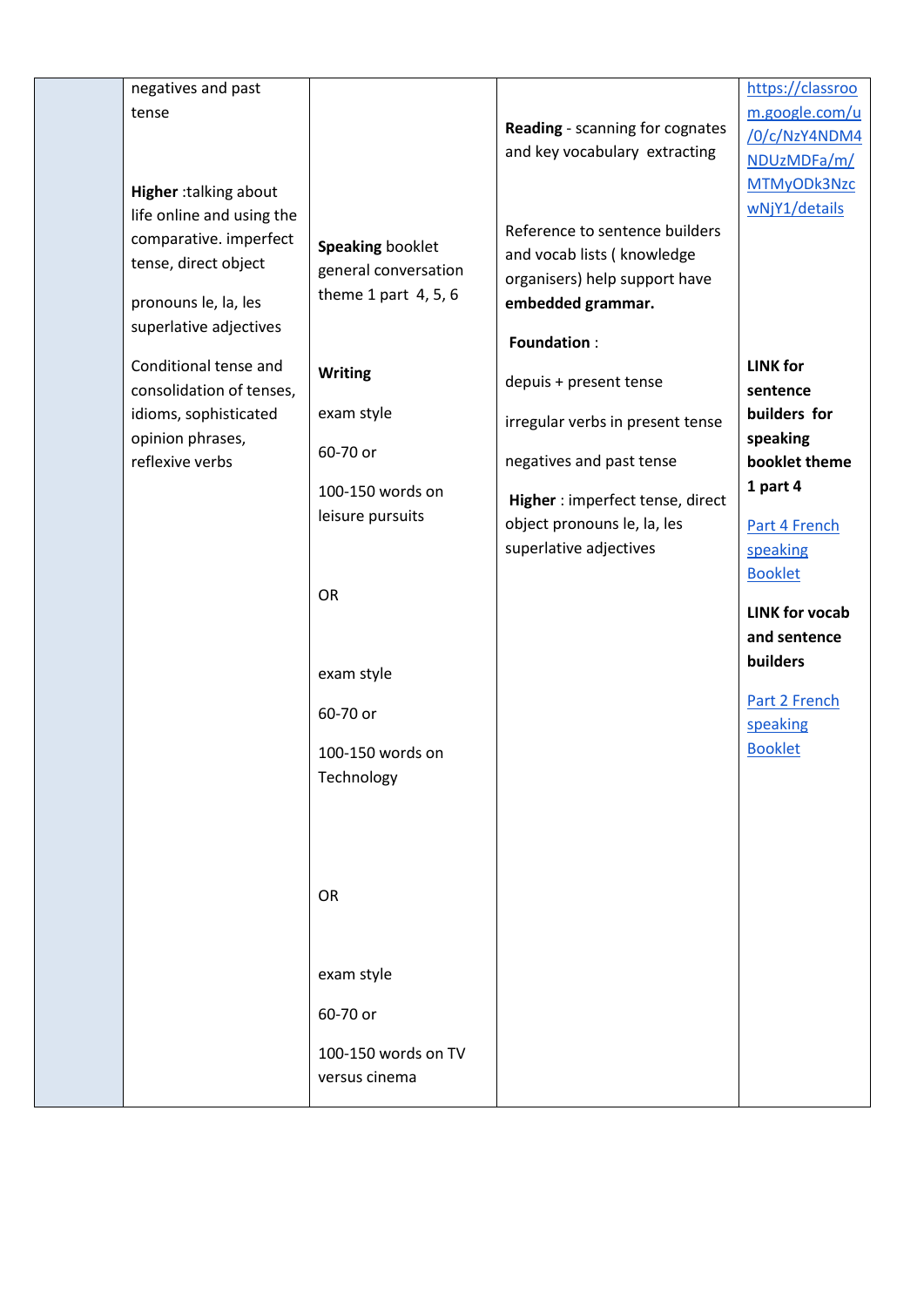| Spring 2 | Leisure time                   | <b>Speaking booklet</b>    | <b>Speaking</b>                                                   | <b>Speaking Role</b>         |
|----------|--------------------------------|----------------------------|-------------------------------------------------------------------|------------------------------|
|          | sports, technology,            | general conversation       |                                                                   | play                         |
|          | reading, TV and cinema         | theme 1 part $4, 5, 6$     | Role play opportunities - invites                                 | Foundations                  |
|          |                                |                            | to the cinema, talking about                                      | <b>SAMS link</b>             |
|          | <b>MODULE 2</b>                |                            | your leisure pursuits speaking                                    |                              |
|          |                                |                            | student productive skills.                                        | <b>FOUNDATION</b>            |
|          |                                |                            | Develop from reading aloud to                                     | role plays 1                 |
|          | <b>Easter traditions</b>       |                            | more spontaneity, repetition                                      |                              |
|          | picture card                   |                            | and application of phonemes to                                    |                              |
|          | opportunities / literary       |                            | correct pronunciation. Use of                                     |                              |
|          | texts                          |                            | tone /intonation for questioning                                  |                              |
|          |                                |                            | and expressing meaning.                                           |                              |
| Summer 1 | Shopping, buying               | Teacher assessment         | recognising sounds,                                               |                              |
|          | clothes, eating out            |                            | grammatical knowledge, noting                                     |                              |
|          |                                | Listening                  | key vocabulary, summarizing,                                      | https://classroo             |
|          | <b>MODULE 3</b>                | <b>MINI</b>                | deducing meaning, gist to show                                    | m.google.com/u               |
|          |                                |                            | meaning, anticipation of                                          | /0/c/NzY4NDM4<br>NDUzMDFa/m/ |
|          |                                | Exam pro and module        | extracts via rubrics, second                                      | <b>ODczNDMzODU</b>           |
|          |                                | test 3 (available)         | guessing, making intelligent                                      | 2NzZa/details                |
|          |                                | <b>Reading</b>             | guesses based on what you                                         |                              |
|          |                                |                            | have understood, risk taking,<br>annotating answers, short hand   |                              |
|          |                                | MINI exam pro and          | or use of code- supported or                                      |                              |
|          |                                | module test 3              | unsupported                                                       |                              |
|          |                                | (available)                |                                                                   |                              |
|          |                                |                            | Develop from reading aloud to                                     |                              |
|          |                                |                            | more spontaneity, repetition                                      |                              |
|          |                                | <b>Speaking booklet</b>    | and application of phonemes to                                    |                              |
|          |                                | general conversation       | correct pronunciation. Use of<br>tone /intonation for questioning |                              |
|          |                                | theme 1 part $4, 5, 6$     | and expressing meaning.                                           |                              |
|          |                                |                            |                                                                   |                              |
|          |                                |                            |                                                                   |                              |
|          |                                |                            |                                                                   |                              |
| Summer 2 | Shopping and cultural          | <b>Speaking assessment</b> | Introducing GCSE Picture cards                                    | https://classroo             |
|          | aspects                        |                            | - use of PALMs to describe the                                    | m.google.com/u               |
|          |                                | roleplay + picture card +  | pictures. Building on                                             | /0/c/NzY4NDM4                |
|          | <b>MODULE 3</b>                | theme 1 general            | descriptions using he /she and                                    | NDUzMDFa/m/                  |
|          | <b>Fashion designers, wine</b> | conversation               | they- pronunciation of verbs in                                   | <b>ODczNDMzODU</b>           |
|          | cheese, project                | Foundation / Higher        | plural silent letters                                             | 2NzZa/details                |
|          |                                | (invigilators ?/ cover     |                                                                   |                              |
|          |                                | needed for staff to        |                                                                   |                              |
|          |                                | conduct orals)             |                                                                   |                              |
|          |                                |                            |                                                                   |                              |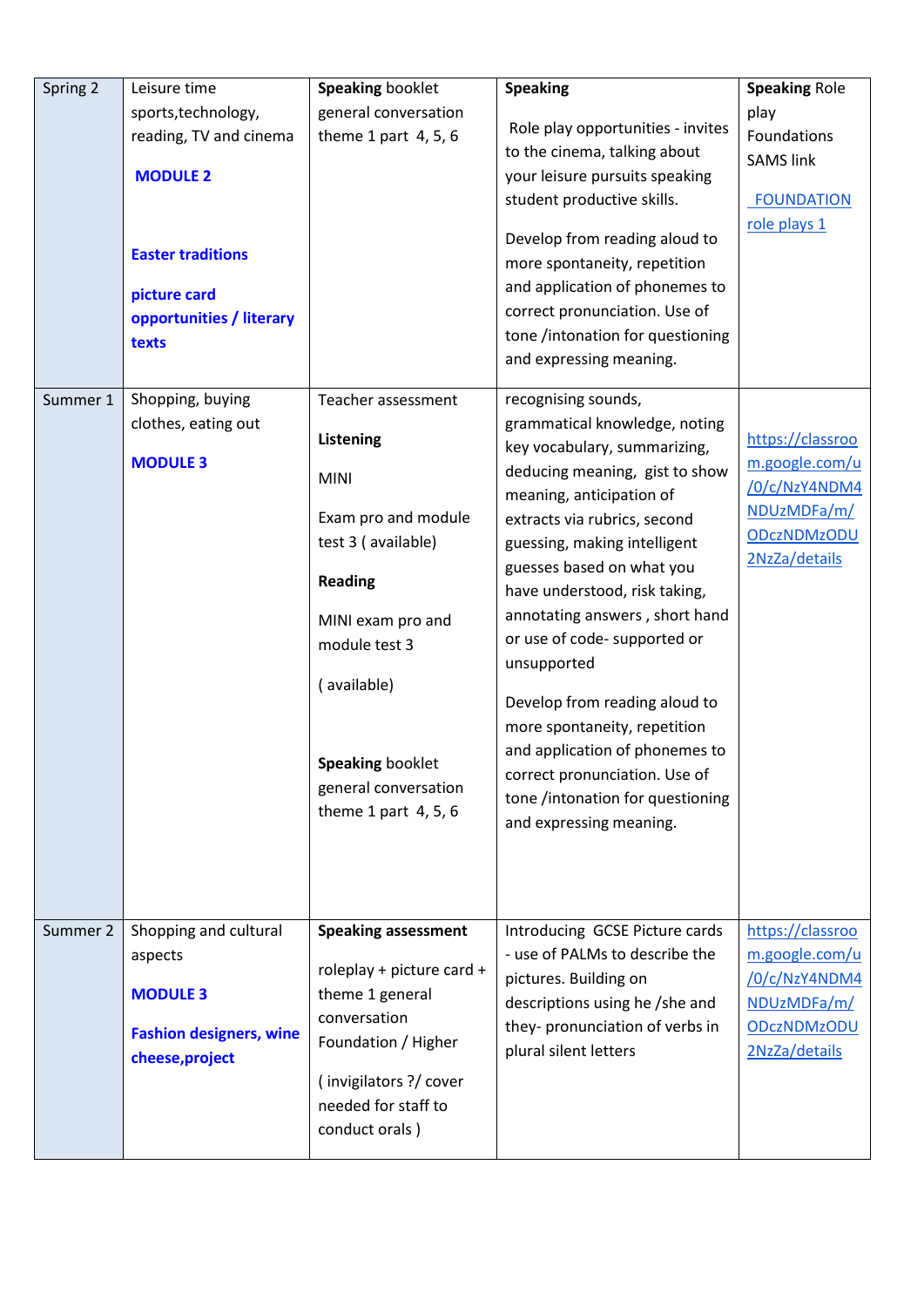## **Spanish**

|                      | <b>Outline of Course/</b>                                                                  | <b>Key Assessments</b>                                                                                                                                                                                                                                         | <b>Skill Development</b>                                                                                                                                                                                                                                                                            | <b>Key Vocabulary</b>                                                                                                                                                                                                                                                                                                                                                                                                   |
|----------------------|--------------------------------------------------------------------------------------------|----------------------------------------------------------------------------------------------------------------------------------------------------------------------------------------------------------------------------------------------------------------|-----------------------------------------------------------------------------------------------------------------------------------------------------------------------------------------------------------------------------------------------------------------------------------------------------|-------------------------------------------------------------------------------------------------------------------------------------------------------------------------------------------------------------------------------------------------------------------------------------------------------------------------------------------------------------------------------------------------------------------------|
|                      | <b>SOW delivery</b>                                                                        | (End point task)                                                                                                                                                                                                                                               | (How does this unit<br>build on prior<br>knowledge?)                                                                                                                                                                                                                                                | (URL link to Tier<br>2&3 key words)                                                                                                                                                                                                                                                                                                                                                                                     |
| Autumn 1<br>Autumn 2 | French / Spanish Skills<br>based curriculum<br>French / Spanish Skills<br>based curriculum | <b>Baseline test</b><br>general vocabulary and<br>sentence building to<br>measure what has<br>been learned at primary<br>school in MFL<br>Teacher assessment:<br>Test to assess<br>implementation of skills<br>in re creating a letter<br>from a model answer. | Recognise cognates,<br>phonemes, understand<br>dictionary skills, how to<br>conjugate a verb.<br>Remember pronouns<br>and opinions,<br>connectives, numbers,<br>dates.<br>Recognise and<br>manipulate infinitives of<br>verbs - most common<br>irregular verbs<br>Use negatives and<br>Future tense | Cognate<br>Dictionary<br><b>Bi-lingual</b><br>Phonemes<br>Graphemes<br>Pronouns<br>Adjectives<br><b>Nouns</b><br>Accuracy<br>Infinitive<br>Conjugate<br>Paradigm<br>Tenses<br>Justified opinions<br><b>Negatives</b><br>False friend<br>Verb<br>Masculine/feminine<br>Plurals<br>Asking questions<br>Time phrases<br>Varied vocabulary<br>https://drive.googl<br>e.com/open?id=1Q<br>wSM4GQhFY1D5jU<br>UcVtas DZmdg2r4g |
| Spring 1             | School                                                                                     | Teacher assessment:                                                                                                                                                                                                                                            | Recognise and                                                                                                                                                                                                                                                                                       | Link to vocabulary                                                                                                                                                                                                                                                                                                                                                                                                      |
|                      |                                                                                            | Mini Listening                                                                                                                                                                                                                                                 | remember vocabulary<br>on topic of school.<br>Manipulate adjectives<br>to describe school<br>subjects. Understand                                                                                                                                                                                   | https://drive.googl<br>e.com/file/d/11uXu<br>DnEp7crcveuD47YQ<br><b>I9JyFCzUOmYH/vie</b><br>w?usp=sharing                                                                                                                                                                                                                                                                                                               |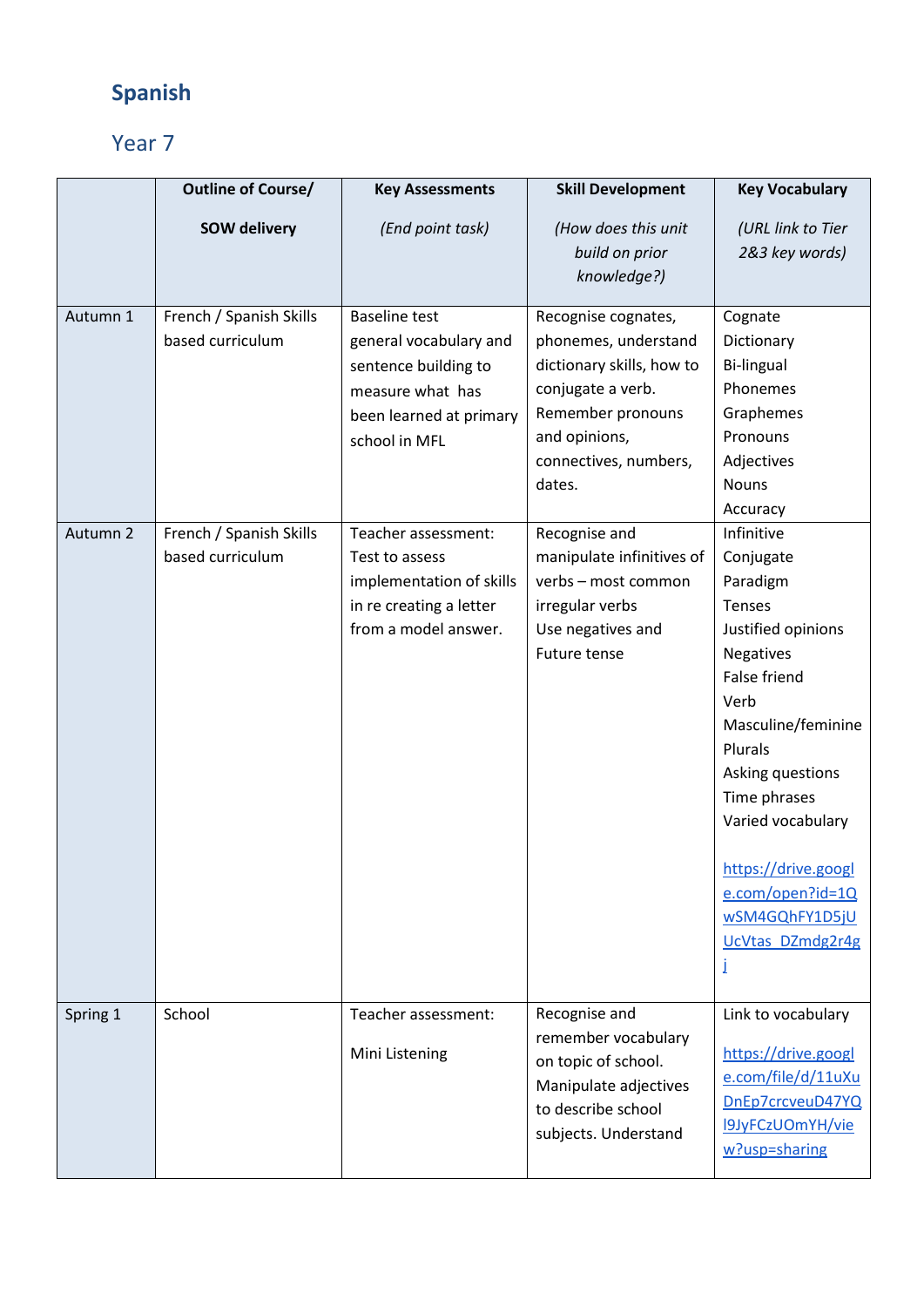|          |                                |                                     | plurals and use<br>opinions.<br>Manipulate<br>agreements, negatives,<br>connectives, present<br>tense.<br>Listening student<br>audiological loop<br>development using<br>sentence builders<br>recognising sounds                                                               |                                                                                                                          |
|----------|--------------------------------|-------------------------------------|--------------------------------------------------------------------------------------------------------------------------------------------------------------------------------------------------------------------------------------------------------------------------------|--------------------------------------------------------------------------------------------------------------------------|
| Spring 2 | School continued               | Teacher assessment:<br>Mini Reading | Continuation of<br>infinitives and tense<br>formation. Demonstrate<br>accurate pronunciation<br>Recognising<br>grammatical<br>knowledge, noting key<br>vocabulary,<br>summarizing, deducing<br>meaning, gist to show<br>meaning                                                |                                                                                                                          |
| Summer 1 | Family, pets and<br>describing | Teacher assessment:<br>Mini Writing | Using STEPS and<br>sentence builders and<br>vocabulary to write a<br>text describing family<br>members, pets, using<br>possessive adjectives.<br>Recognise and<br>remember vocabulary<br>on Family members and<br>pets. Manipulate<br>possessive adjectives,<br>adjectives and | Link to vocabulary<br>https://drive.googl<br>e.com/file/d/19azC<br>oGz7NgXrsViipYUh<br>wrYA871wd6cy/vie<br>w?usp=sharing |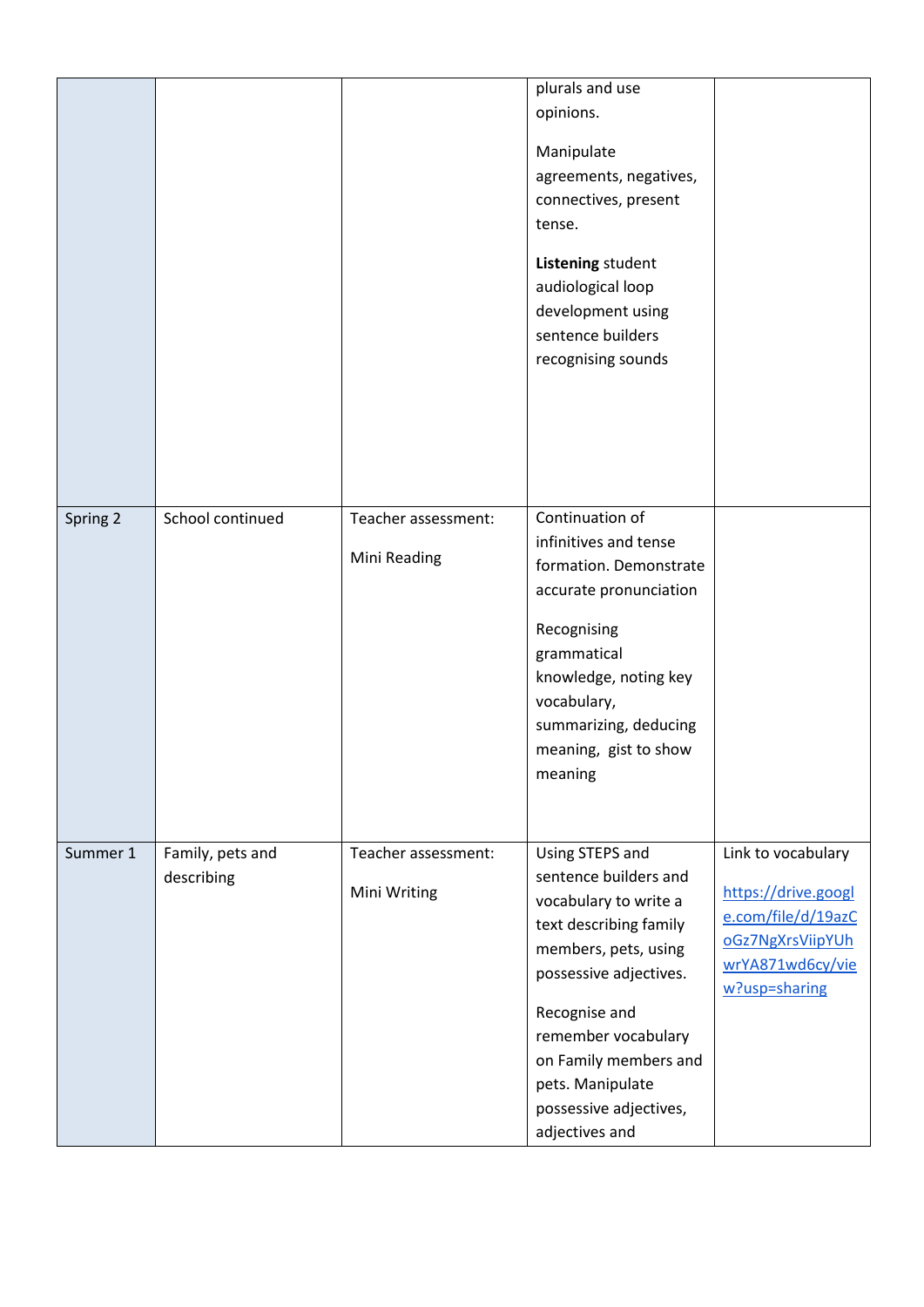|          |                      |                     | demonstrate<br>agreement.<br>Using STEPS and<br>sentence builders and<br>vocabulary to build text.                                                                                                                                                                                                                                                                                                                                                        |  |
|----------|----------------------|---------------------|-----------------------------------------------------------------------------------------------------------------------------------------------------------------------------------------------------------------------------------------------------------------------------------------------------------------------------------------------------------------------------------------------------------------------------------------------------------|--|
| Summer 2 | Family, pets and     | Teacher assessment: | Develop from reading                                                                                                                                                                                                                                                                                                                                                                                                                                      |  |
|          | describing continued | Mini Speaking       | aloud to more<br>spontaneity, repetition<br>and application of<br>phonemes to correct<br>pronunciation. Use of<br>tone /intonation for<br>questioning and<br>expressing meaning.<br>Continuation of<br>infinitives and tense<br>formation. Create<br>extended paragraph to<br>describe school subjects<br>and teachers.<br>Develop from reading<br>aloud to more<br>spontaneity, repetition<br>and application of<br>phonemes to correct<br>pronunciation |  |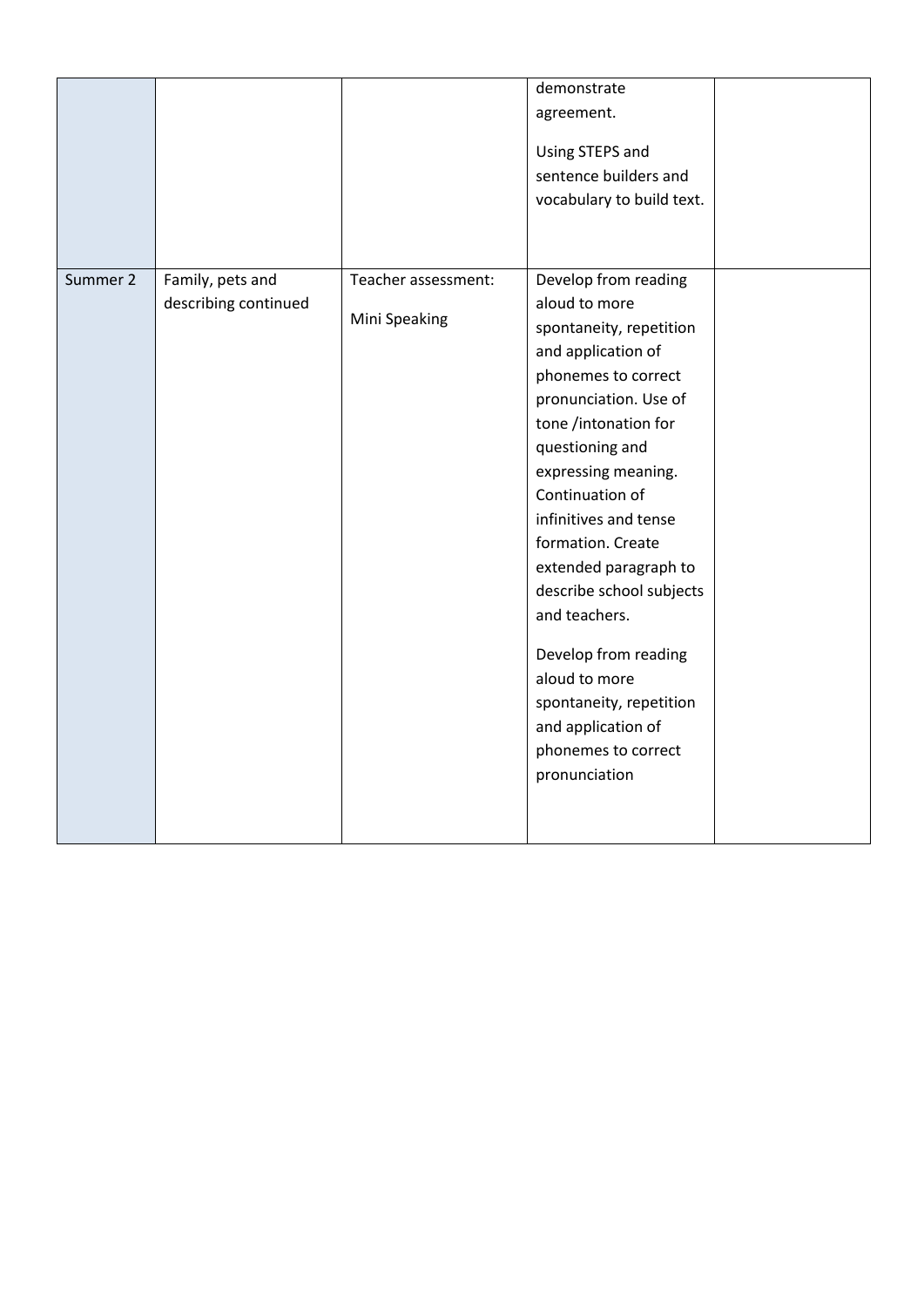|          | <b>Outline of Course/SOW</b> | <b>Key Assessments</b> | <b>Skill Development</b> | <b>Key Vocabulary</b>                     |
|----------|------------------------------|------------------------|--------------------------|-------------------------------------------|
|          | delivery                     | (End point task)       | (How does this unit      | (URL link to Tier                         |
|          |                              |                        | build on prior           | 2&3 key words)                            |
|          |                              |                        | knowledge?)              |                                           |
|          |                              |                        |                          |                                           |
| Autumn 1 | Hobbies and free time        | Teacher assessment:    | Understand and           | Link to vocabulary                        |
|          |                              |                        | manipulate the Present   |                                           |
|          |                              | Mini Listening         | tense conjugation of     | https://drive.googl                       |
|          |                              |                        | regular verbs. Use       | e.com/drive/folder<br>s/1hox1lfvmpK682    |
|          |                              |                        | sophisticated opinion    | $xLE-$                                    |
|          |                              |                        | phrases and create       | zda1A1Z6SHBnzGz?                          |
|          |                              |                        | extended paragraph       | usp=sharing                               |
|          |                              |                        | describing your hobbies  |                                           |
|          |                              |                        | Listening student        |                                           |
|          |                              |                        | audiological loop        |                                           |
|          |                              |                        | development using        |                                           |
|          |                              |                        | sentence builders        |                                           |
|          |                              |                        |                          |                                           |
| Autumn 2 | Free time continued          | Teacher assessment:    | Recognise, remember      |                                           |
|          |                              | Mini Reading           | and manipulate the       |                                           |
|          |                              |                        | Future tense to say      |                                           |
|          |                              |                        | what you are going to    |                                           |
|          |                              |                        | do.                      |                                           |
|          |                              |                        | Recognising              |                                           |
|          |                              |                        | grammatical knowledge,   |                                           |
|          |                              |                        | noting key vocabulary,   |                                           |
|          |                              |                        | summarizing, deducing    |                                           |
|          |                              |                        | meaning, gist to show    |                                           |
|          |                              |                        | meaning,                 |                                           |
|          |                              |                        |                          |                                           |
|          |                              |                        |                          |                                           |
| Spring 1 | Town                         | Teacher assessment:    | Using STEPS, sentence    | Link to vocabulary                        |
|          |                              |                        | builders and vocabulary  |                                           |
|          |                              | Mini Writing           | to develop text. Use     | https://drive.googl<br>e.com/drive/folder |
|          |                              |                        | adjectives to justify    | s/1M8YkjnN9vwB7                           |
|          |                              |                        | opinion about your       | zLVMVSDpyEeOlq                            |
|          |                              |                        | town.                    | SisId?usp=sharing                         |
|          |                              |                        | Remember vocabulary      |                                           |
|          |                              |                        | on topic of places in    |                                           |
|          |                              |                        | town. Understand the     |                                           |
|          |                              |                        | structure of negatives   |                                           |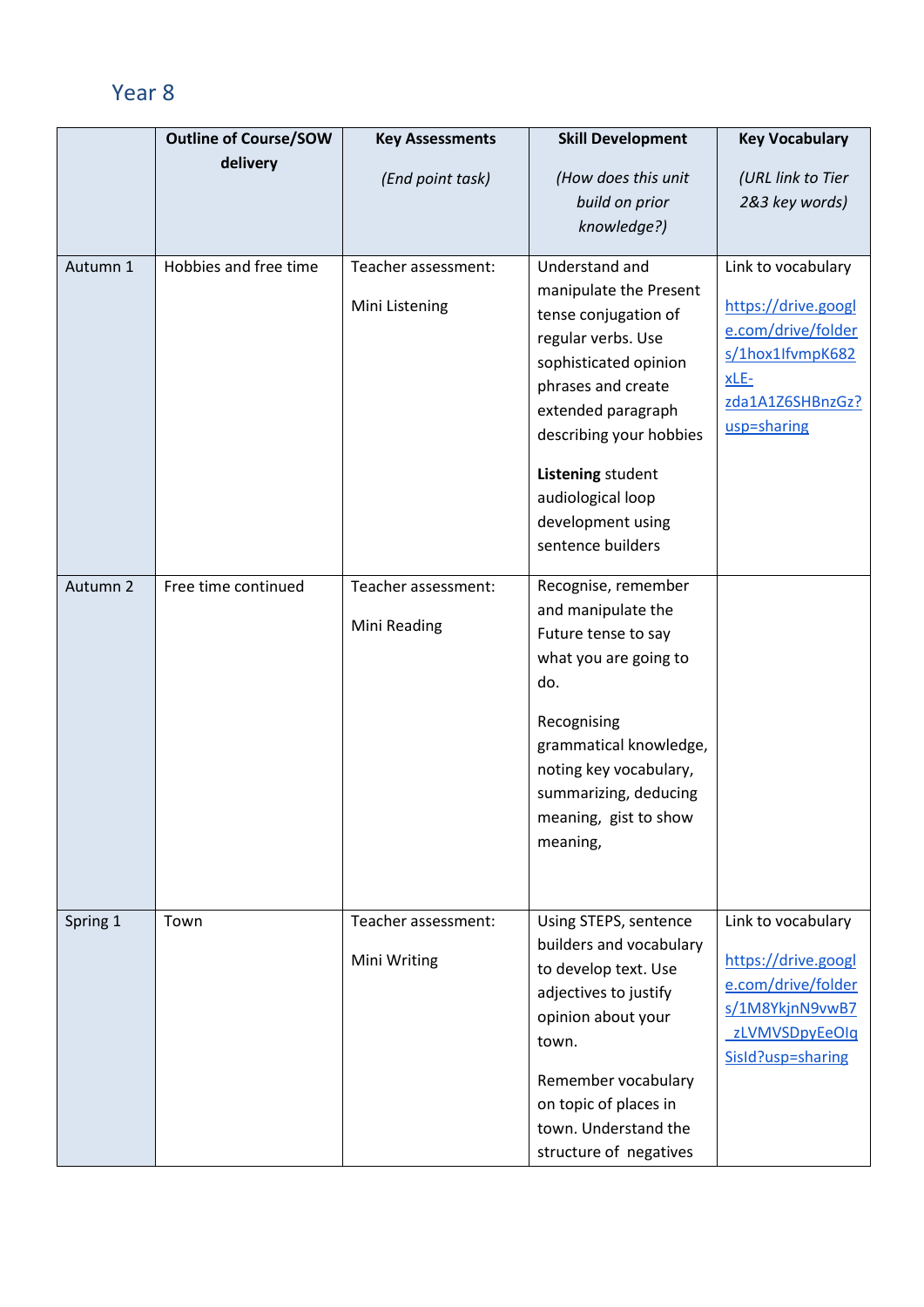|          |                                     |                                                                                                                                                                                | and demonstrate use of<br>justified opinions in<br>extended sentences.<br>Using STEPS and<br>sentence builders and<br>vocabulary to build text.                                                                                                                                                                |                                                                                                                                   |
|----------|-------------------------------------|--------------------------------------------------------------------------------------------------------------------------------------------------------------------------------|----------------------------------------------------------------------------------------------------------------------------------------------------------------------------------------------------------------------------------------------------------------------------------------------------------------|-----------------------------------------------------------------------------------------------------------------------------------|
| Spring 2 | Town and region<br>continued        | Teacher assessment:<br>Mini Speaking                                                                                                                                           | Manipulate the use of<br>'he/she' to refer to<br>other people and<br>describe what others<br>like/dislike where they<br>live.<br>Develop from reading<br>aloud to more<br>spontaneity, repetition<br>and application of<br>phonemes to correct<br>pronunciation.                                               |                                                                                                                                   |
| Summer 1 | House                               | Teacher assessment:<br>Mini Listening, Reading<br>and Writing testing.<br>Formal : write a<br>paragraph about your<br>house - deep marking<br>and detailed teacher<br>feedback | Recognise, remember<br>and understand the Past<br>tense of regular verbs.<br>Manipulate the present,<br>preterite and near<br>future tenses to narrate<br>events in three tenses.<br>Create a piece of<br>extended writing<br>Listening student<br>audiological loop<br>development using<br>sentence builders | Link to vocabulary<br>https://drive.googl<br>e.com/drive/folder<br>$s/1Q$ -<br>rtCJ3Ct6dCZ KwQy<br>OGu8Fg0iiXVZLZ?us<br>p=sharing |
| Summer 2 | House continued and<br>film project | Speaking and Project<br>work                                                                                                                                                   | Writing - student<br>productive skills using<br>sentence builders,<br>grammar toolkits and<br>vocab lists to form well                                                                                                                                                                                         |                                                                                                                                   |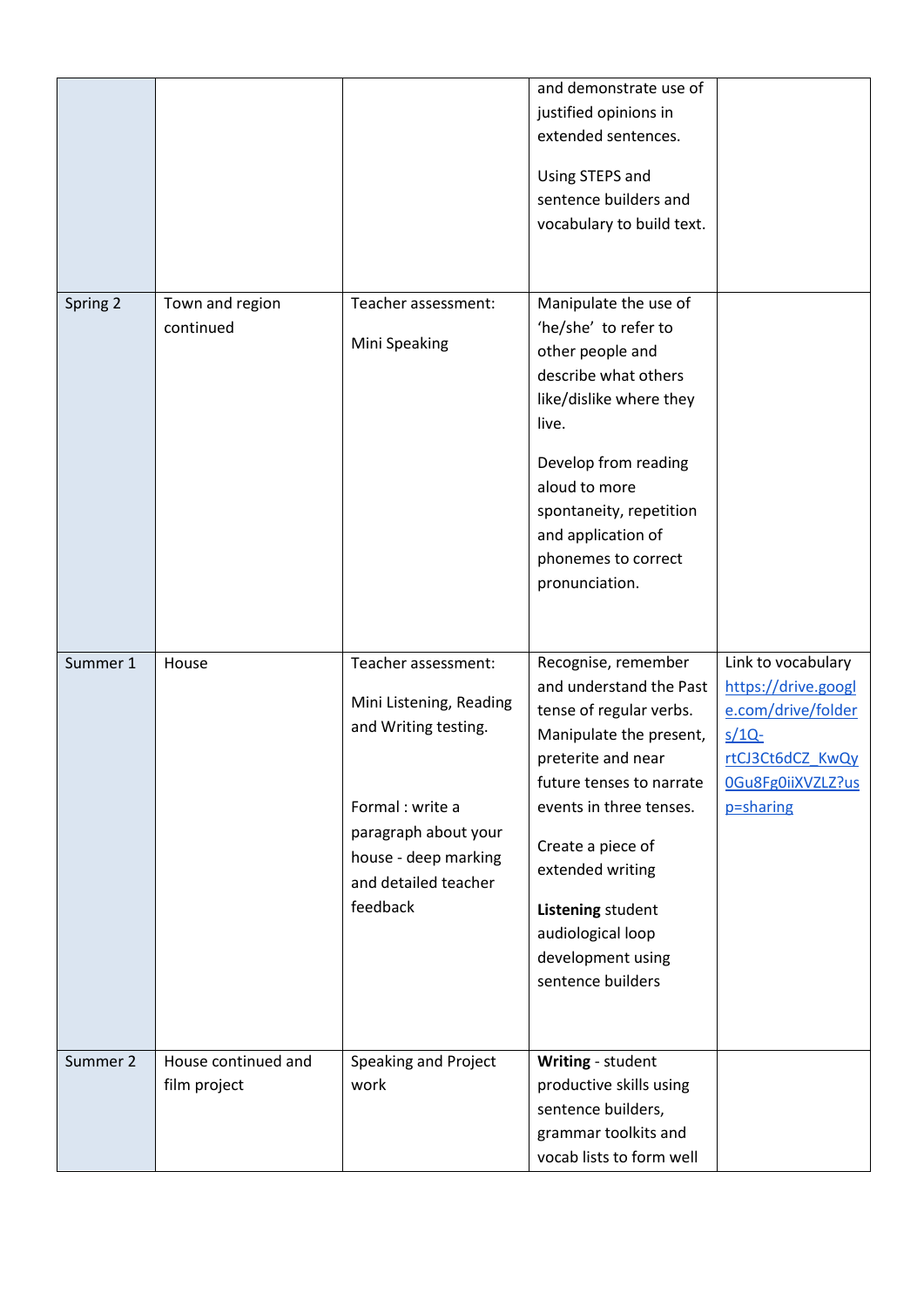|  | structured sentences     |  |
|--|--------------------------|--|
|  | with accurate grammar-   |  |
|  | then adding detail using |  |
|  | www.wordreference to     |  |
|  | add detail e.g. adverbs, |  |
|  | quantifiers,             |  |
|  | connectives,             |  |
|  | sophisticated opinions,  |  |
|  | check verb conjugations  |  |
|  | and tenses, key words,   |  |
|  | extended vocabulary to   |  |
|  | personalise your work    |  |
|  |                          |  |
|  | Manipulate the           |  |
|  | Conditional tense to say |  |
|  | where you 'would' like   |  |
|  | to live and what film    |  |
|  | you would like to watch. |  |
|  | Demonstrate cultural     |  |
|  | knowledge of popular     |  |
|  | Spanish films            |  |
|  |                          |  |

|          | <b>Outline of Course/SOW</b><br>delivery                     | <b>Key Assessments</b><br>(End point task)                                                              | <b>Skill Development</b><br>(How does this unit<br>build on prior<br>knowledge?)                                                                                                                                                                         | <b>Key Vocabulary</b><br>(URL link to Tier<br>2&3 key words)                                                                                       |
|----------|--------------------------------------------------------------|---------------------------------------------------------------------------------------------------------|----------------------------------------------------------------------------------------------------------------------------------------------------------------------------------------------------------------------------------------------------------|----------------------------------------------------------------------------------------------------------------------------------------------------|
| Autumn 1 | Personal description<br>and personality<br><b>Body parts</b> | Teacher assessment:<br>Listening<br>Mini Exam Pro<br><b>Speaking</b><br>booklet general<br>conversation | Recognise and<br>remember vocabulary<br>on personality.<br>Manipulate the verb<br>"ser" to describe other<br>people's personality.<br>Recognise and<br>remember vocabulary<br>on physical description.<br>Manipulate the verbs<br>"tener" and "estar" to | Link to vocabulary<br>and 'bigger picture'<br>https://drive.googl<br>e.com/drive/folder<br>s/19qViXLCIhkkluXY<br>NwSSpxHxMV1wo5<br>Sdf?usp=sharing |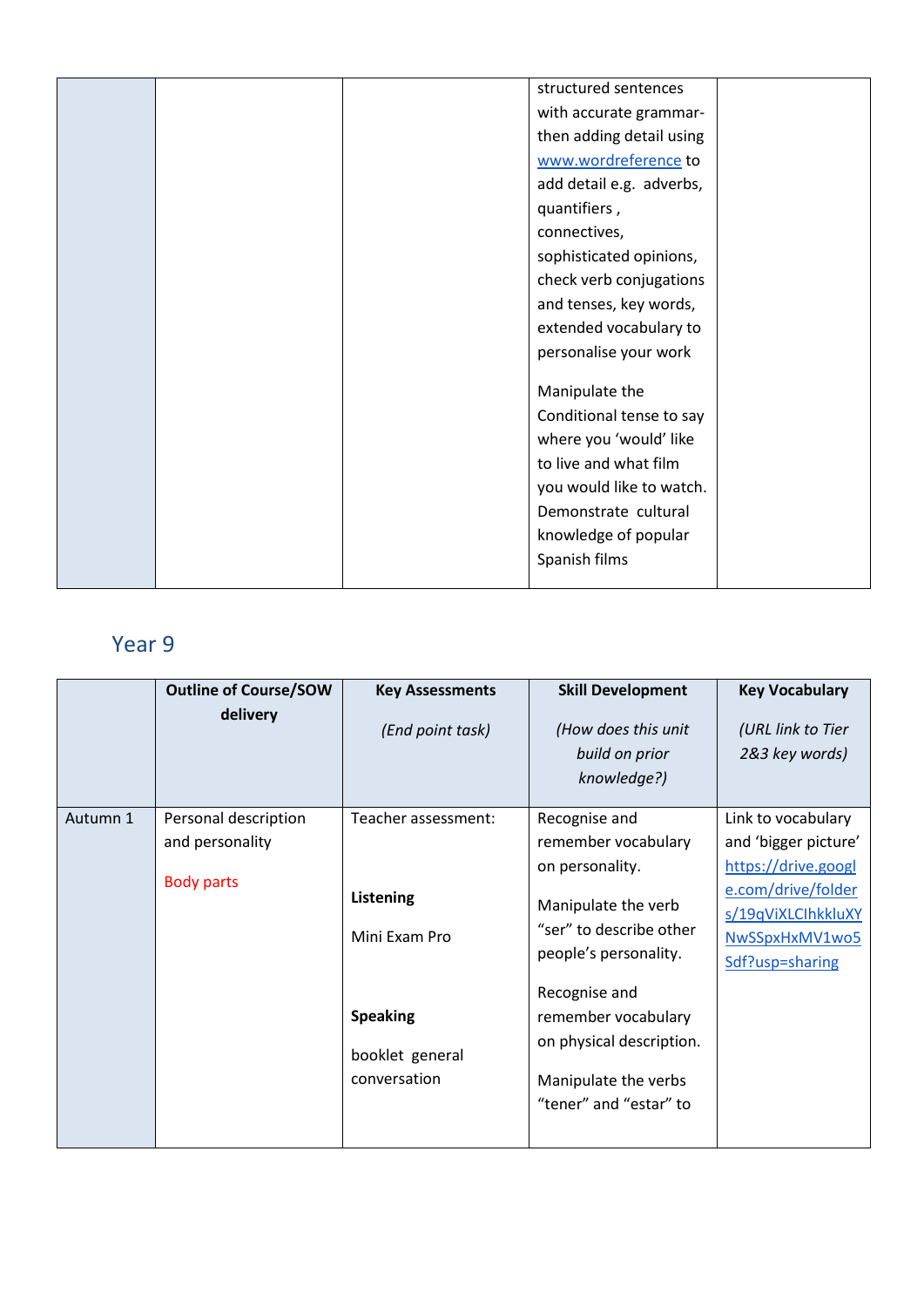|          |               | Reading<br>Mini Exam Pro<br><b>Writing</b><br>Exam style<br>literary text,<br>60-80 words on<br>describing someone you<br>admire | describe other people's<br>physical appearance.<br>Recognise, remember<br>and use<br>masculine/feminine<br>adjective endings<br>correctly.,<br>Justify opinions and to<br>evaluate the opinions of<br>others.<br>Listening student<br>audiological loop<br>development<br><b>Speaking booklet</b><br>Theme 1 - use of<br>sentence builders,<br>grammar toolkits and<br>vocab lists to create<br>personalised answers<br>Writing - preparing<br>model answers for<br>speaking exam<br>sentence builders and<br>vocab lists, grammar<br>toolkit to support |                                                                                                                                        |
|----------|---------------|----------------------------------------------------------------------------------------------------------------------------------|----------------------------------------------------------------------------------------------------------------------------------------------------------------------------------------------------------------------------------------------------------------------------------------------------------------------------------------------------------------------------------------------------------------------------------------------------------------------------------------------------------------------------------------------------------|----------------------------------------------------------------------------------------------------------------------------------------|
| Autumn 2 | Daily routine | Teacher assessment:<br><b>Listening</b><br><b>MINI</b><br>Exam pro & Module test<br><b>Reading</b>                               | Recognise, remember<br>and manipulate<br>reflexive verbs to<br>describe daily routine.<br>Recognise, remember<br>and manipulate the<br>present, preterite and<br>near future tenses to                                                                                                                                                                                                                                                                                                                                                                   | End of unit test<br>https://classroom.g<br>oogle.com/u/0/c/<br>MjkyNTM5NjQ2Nz<br>ha/m/NTY2MDQ5N<br>DAxNTha/details<br>Speaking booklet |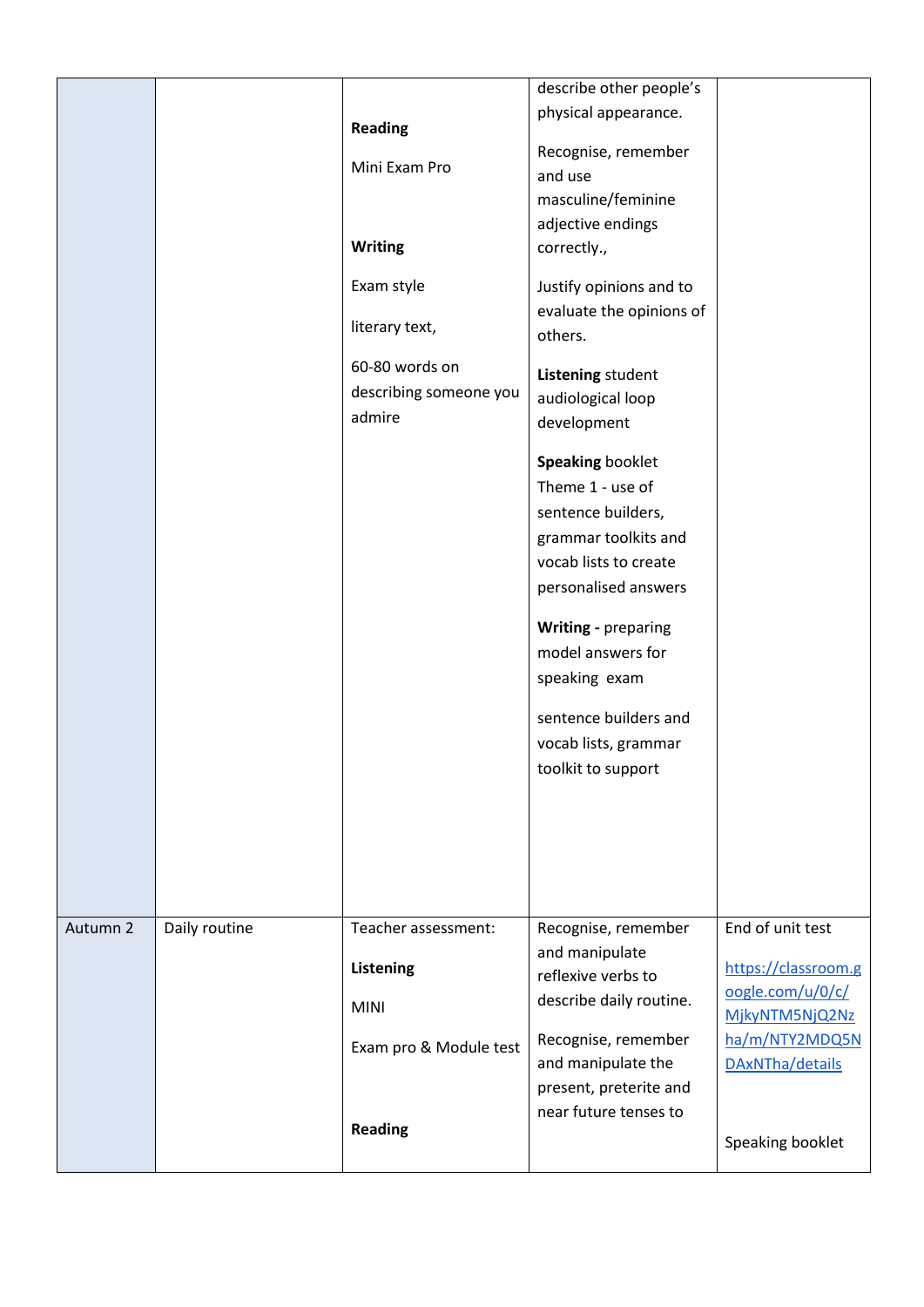|          |                                               | MINI exam pro &                                                                                                                                                                                                                                             | narrate events in three                                                                                                                                                                                                                                                                                                                                                                                                                                       | (self and routine                                                                                                                |
|----------|-----------------------------------------------|-------------------------------------------------------------------------------------------------------------------------------------------------------------------------------------------------------------------------------------------------------------|---------------------------------------------------------------------------------------------------------------------------------------------------------------------------------------------------------------------------------------------------------------------------------------------------------------------------------------------------------------------------------------------------------------------------------------------------------------|----------------------------------------------------------------------------------------------------------------------------------|
|          |                                               | Module test                                                                                                                                                                                                                                                 | tenses.                                                                                                                                                                                                                                                                                                                                                                                                                                                       | sections)                                                                                                                        |
|          |                                               | Speaking booklet<br>general conversation<br><b>Writing</b><br>exam style<br>literary text,<br>60-80 words on Daily<br>Routine                                                                                                                               | <b>Foundation / Higher</b><br>Speaking booklets to<br>allow students to<br>construct quality<br>answers to questions<br>and monitor progress.<br>Create a piece of<br>extended writing under<br>exam conditions.                                                                                                                                                                                                                                              | https://classroom.g<br>oogle.com/u/0/w/<br>MjkyNTM5NjQ2Nz<br>ha/t/all                                                            |
| Spring 1 | Holidays and holiday<br>problems<br>illnesses | Teacher assessment:<br><b>Listening</b><br>Mini Exam pro and<br>module test<br><b>Reading</b><br>MINI exam pro and<br>module test 1<br>Speaking booklet<br>general conversation<br><b>Writing</b><br>exam style<br>60-70 or<br>100-150 words on<br>Holidays | Recognise and<br>remember vocabulary<br>on holidays, such as<br>destinations,<br>accommodation and<br>activities.<br>Recognise and<br>manipulate verbs in the<br>conditional tense.<br>Understand idioms and<br>use them in set phrases.<br>Justify opinions using<br>sophisticated opinion<br>phrases.<br>Evaluate the opinions of<br>others.<br>Demonstrate cultural<br>awareness of<br>important/popular<br>holiday destinations in<br>the Hispanic world. | Link to vocabulary<br>and 'bigger picture'<br>https://drive.googl<br>e.com/open?id=1jS<br>6xVSMb1d-<br>Q9ZP6nd4jOGq3zz<br>7aH3iT |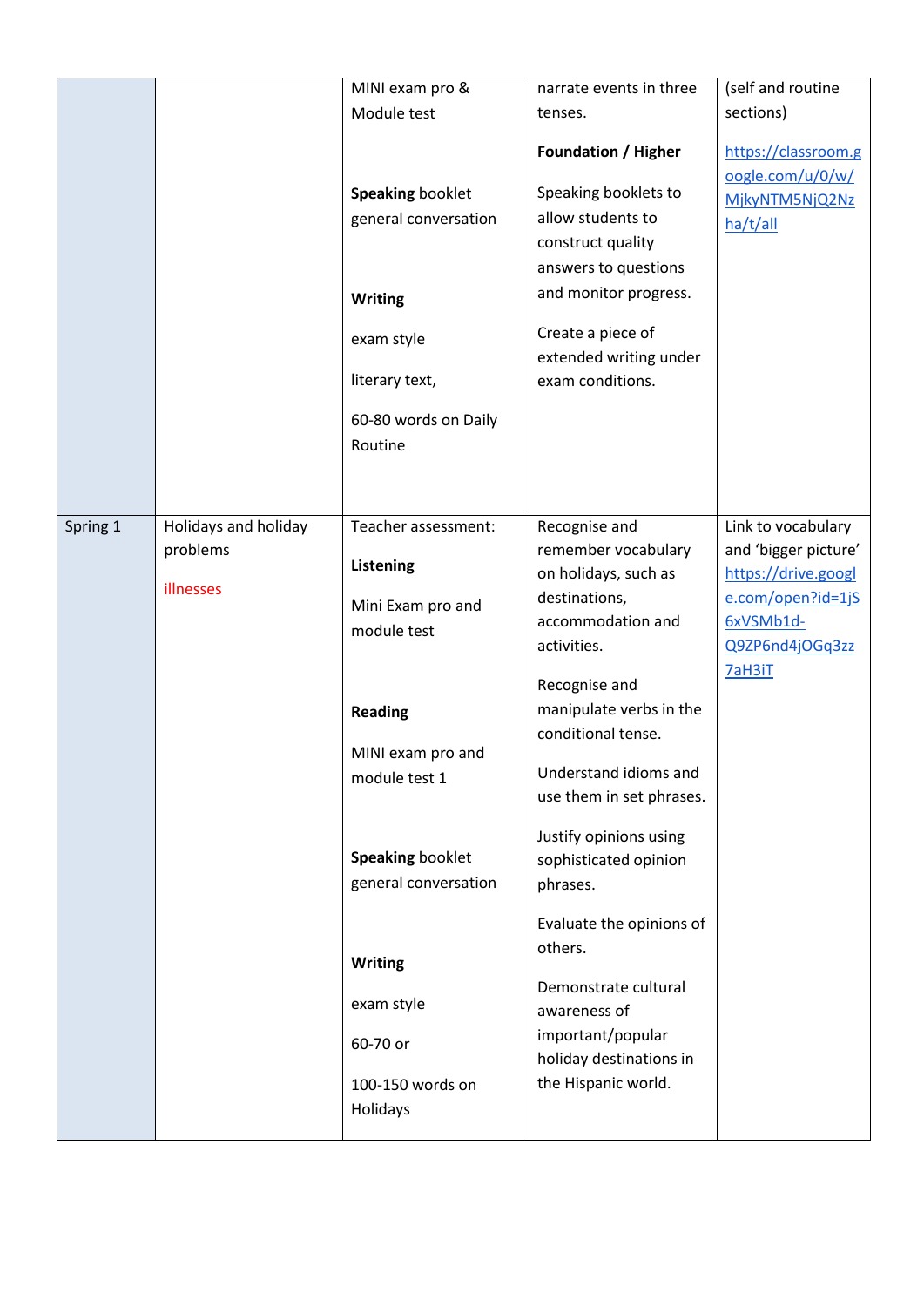|          |                    |                                                                        | Listening student<br>audiological loop<br>development<br>recognising sounds,<br>grammatical knowledge,<br>noting key vocabulary,<br>summarizing, deducing<br>meaning, gist to show<br>meaning, anticipation of<br>extracts via rubrics,<br>second guessing,<br>making intelligent<br>guesses based on what<br>you have understood,<br>risk taking, annotating<br>answers, short hand or<br>use of code- supported<br>or unsupported<br>Reading - scanning for<br>cognates and key<br>vocabulary extracting |                                                                                                                                                                                                                                       |
|----------|--------------------|------------------------------------------------------------------------|------------------------------------------------------------------------------------------------------------------------------------------------------------------------------------------------------------------------------------------------------------------------------------------------------------------------------------------------------------------------------------------------------------------------------------------------------------------------------------------------------------|---------------------------------------------------------------------------------------------------------------------------------------------------------------------------------------------------------------------------------------|
| Spring 2 | Holidays continued | <b>Reading and Writing</b><br>Speaking booklet<br>general conversation | Recognise, remember<br>and manipulate<br>reflexive verbs to<br>describe daily routine.<br>Recognise, remember<br>and manipulate the<br>present, preterite and<br>near future tenses to<br>narrate events in three<br>tenses.<br>Create a piece of<br>extended writing under<br>exam conditions.                                                                                                                                                                                                            | End of unit test<br>https://classroom.g<br>oogle.com/u/0/c/<br>MjkyNTM5NjQ2Nz<br>ha/m/NjMxMDc3N<br>TA4ODRa/details<br>Speaking booklet<br>(holidays section)<br>https://classroom.g<br>oogle.com/u/0/w/<br>MjkyNTM5NjQ2Nz<br>ha/t/all |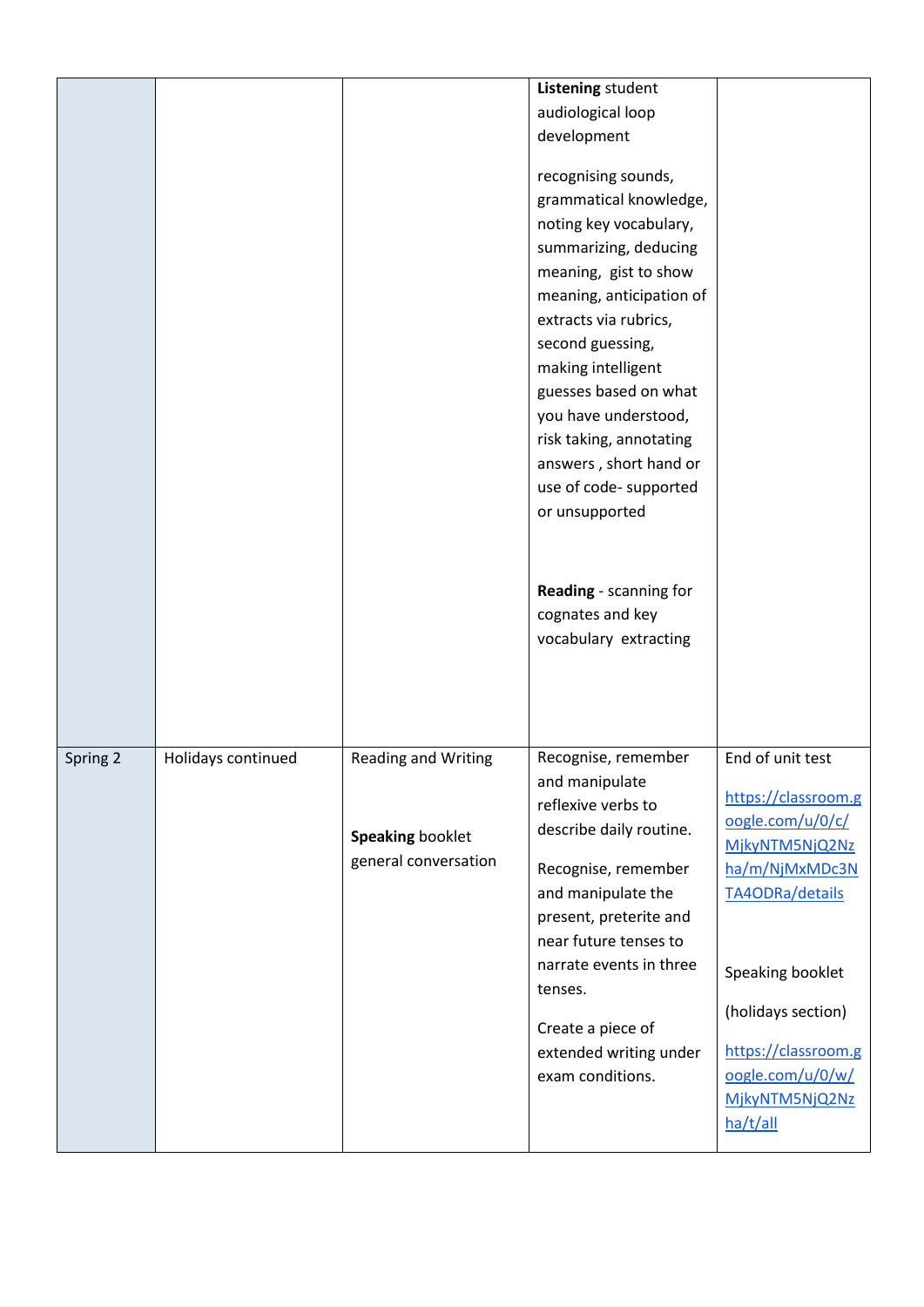|          |                                    |                                                                                                                                                            | <b>Speaking</b><br>Role play opportunities -<br>Speaking about holidays<br>/ holiday problems                                                                                                                                                                                                  |                                                                                                                                                                                                     |
|----------|------------------------------------|------------------------------------------------------------------------------------------------------------------------------------------------------------|------------------------------------------------------------------------------------------------------------------------------------------------------------------------------------------------------------------------------------------------------------------------------------------------|-----------------------------------------------------------------------------------------------------------------------------------------------------------------------------------------------------|
| Summer 1 | Food and traditions                | Teacher assessment:                                                                                                                                        | Justify and analyse the                                                                                                                                                                                                                                                                        | Link to vocabulary                                                                                                                                                                                  |
|          |                                    | <b>Listening</b><br><b>MINI</b><br>Exam pro and module<br>test<br><b>Reading</b><br>MINI exam pro and                                                      | opinions of others.<br>Demonstrate an<br>understanding of<br>culture knowledge<br>surrounding food and<br>mealtimes in the<br>Hispanic world.<br>Develop from reading<br>aloud to more<br>spontaneity, repetition                                                                              | and 'bigger picture'<br>https://drive.googl<br>e.com/drive/folder<br>s/10cP50wlA0YjH9<br>eEhzbMHmo6rVKB<br>J7xo?usp=sharing                                                                         |
|          |                                    | module test<br>Speaking booklet<br>general conversation                                                                                                    | and application of<br>phonemes to correct<br>pronunciation. Use of<br>tone /intonation for<br>questioning and<br>expressing meaning.                                                                                                                                                           |                                                                                                                                                                                                     |
| Summer 2 | Food continued and film<br>project | Teacher assessment:<br><b>Speaking assessment</b><br>roleplay + picture card +<br>general conversation<br>Foundation / Higher<br><b>Writing assessment</b> | Recognise, remember<br>and manipulate food<br>and drink verbs to<br>describe preferences<br>and mealtimes.<br>Recognise, remember<br>and manipulate the<br>present, preterite and<br>near future tenses to<br>narrate events in three<br>tenses.<br>Introducing GCSE<br>Picture cards - use of | End of unit test<br>https://classroom.g<br>oogle.com/u/0/c/<br>MjkyNTM5NjQ2Nz<br>ha/m/NTY2MDQ5N<br>DAxODZa/details<br>Speaking booklet<br>(food section)<br>https://classroom.g<br>oogle.com/u/0/w/ |